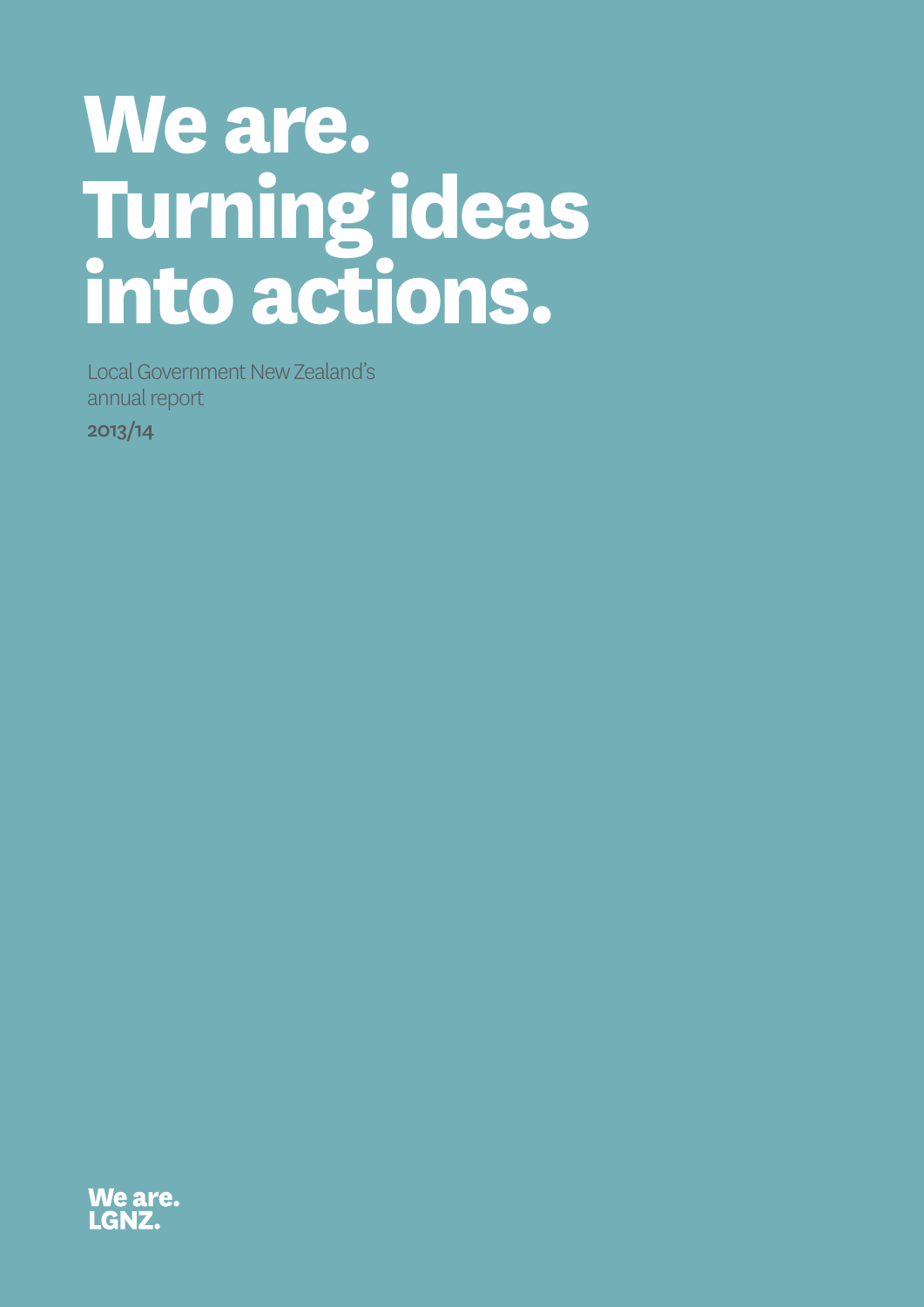# **Contents**

**From the President** p1 **From the Chief Executive** p2 **LGNZ by the Numbers** p3 1> **Advocacy** p4 **2> Business Solutions 3> Financial Statements** p13 **LGNZ National Council** p24

Local Government New Zealand (LGNZ) is the sector voice for all 78 councils in the country. We advocate on behalf of our members who are mayors, chairs, chief executives and councillors at councils, and local and community boards. We lead the sector's commitment to improving practice and efficiency, enabling economic growth, community vibrancy and environmental wellbeing. Protecting and enhancing local democracy is paramount. LGNZ is governed by our National Council, made up of 15 elected members from throughout New Zealand. We represent the national interests of councils and lead best practice in the local government sector. We provide advocacy and policy services, business support, advice and training to our members to assist them to build successful communities throughout New Zealand.

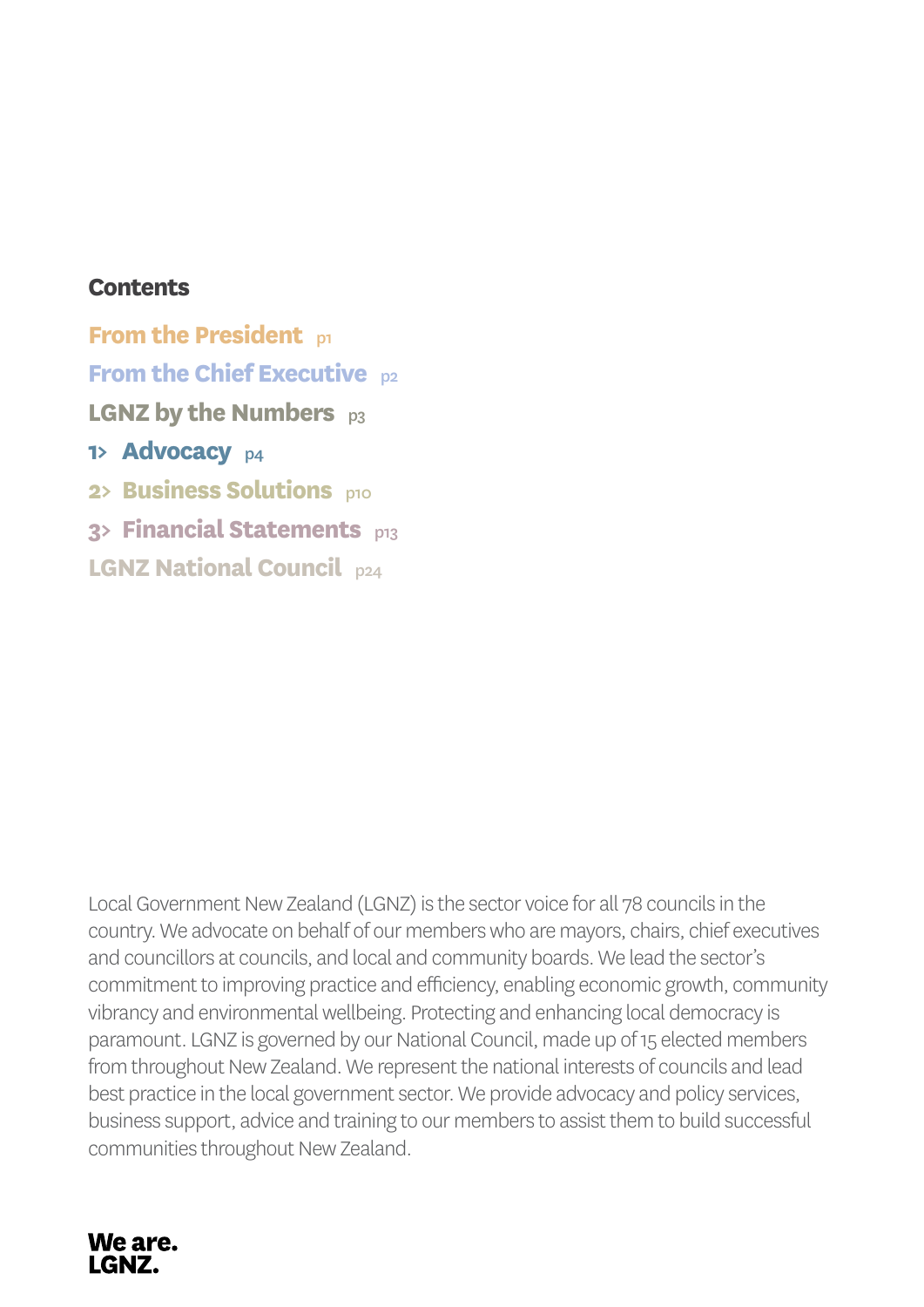# **From the President**



The 2013/14 year marked the dawn of a new era for LGNZ as we re-positioned the organisation with strengthened advocacy on behalf of the sector, delivering a refreshed image including a new website and launching a suite of communications for members and stakeholders.

As I write this, I have been proud to be at the helm of this organisation for nearly six years. The 2013/14 year has been the most effective I have seen. This reboot has shown that the local government sector is vocal and brave, and has resulted in a noticeable lift in reputation and lobbying impact.

A number of new regulations and updates to legislation occurred during this time that impacted communities and councils, which are discussed more in the Advocacy section of this report. LGNZ has clearly started to move onto the front foot, delivering a more influential policy impact for our members.

# < LGNZ is becoming a potent force in the lobbying sphere. >

LGNZ is, without a doubt, becoming more potent in the lobbying sphere. We have built a positive working relationship with central government on a number of key issues and our media presence has increased as a result of LGNZ's communications efforts and new opportunities, services and products. Relationships with stakeholders also lifted as we have become more active, involved and engaged on behalf of the sector.

Some of the notable new initiatives that LGNZ embarked on in the 2013/14 year included the launch of EquiP, our Centre of Excellence, and the 3 Waters project to create a local government led nationwide data framework for water infrastructure.

This year was a period of change, growth and renewal for our organisation, and also our members as in any election year. The October local government elections ushered in new and re-elected leaders in council teams throughout New Zealand. Our sector responded by showing leadership to changing demographic, economic, legislative and environmental factors.

LGNZ is more focused than ever on harnessing the collective might we have inside our councils across the country to build a cohesive force. We're not afraid to make a few waves in the cause of uniting, motivating and equipping people to move mountains for our communities. We believe that strong communities are what builds national success, confidence and character – for generations to come.

Warm regards

**Lawrence Yule** President Local Government New Zealand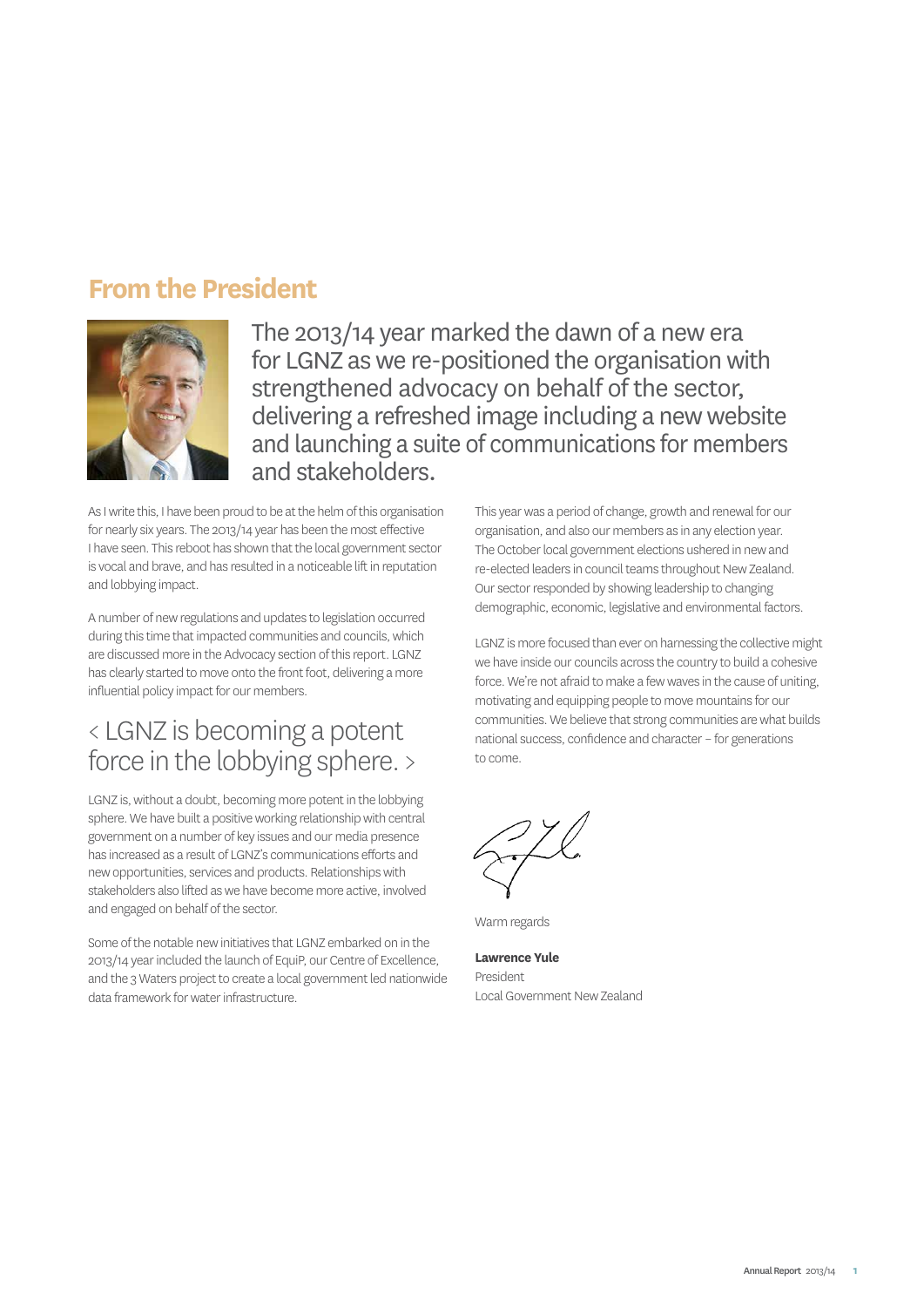# **From the Chief Executive**



If the 2012/13 year was a time for LGNZ to regroup, restructure, reconsider its vision and deliver new services and products for members, 2013/14 was a year of great propulsion as we moved forward, stepped up and delivered a more effective organisation.

The goals we achieved included shifting public positioning, introducing a brand that would reflect that shift, introducing a commercial model to the LGNZ suite of services and restructuring LGNZ to reflect this strategy. A new senior team was appointed as we merged communications and policy to create a stronger new 'Advocacy' function and created a Business Solutions directorate.

LGNZ re-positioned itself and got early runs on the board demonstrating this at a successful 2013 conference held at Hamilton, where we launched the new LGNZ brand and website. We introduced regular Major Issues Seminars where key issues impacting the sector such as localism, affordable housing and governance could be discussed and debated. LGNZ built an increased media presence as a result of regular communications and more frequent, proactive and targeted media activity.

We established and launched a new commercial model in the 2013/14 year with the introduction of our Centre of Excellence, EquiP, encompassing training and delivery of new services for members such as recruitment and an executive performance programme, discussed in more detail later in this report.

Member engagement was stronger as a result of new widely issued e-communications. The Sector and Zone meetings added more engaging content and the brand workshops held at a number of locations in late 2013 were well attended. Members reported in a stakeholder survey in October that they saw LGNZ as a valuable, more constructively engaged organisation that had secured support and approval across the country.

Stakeholder engagement also strengthened, as LGNZ enjoyed a noticeable lift in our reputation and lobbying impact. Survey results showed LGNZ was seen as increasingly focusing on relevant sector issues, and improving governance. Communication to stakeholders increased with regular external communications. We have engaged in constructive debate with our key stakeholders, with many strong advocacy outcomes.

# < We frequently engaged in constructive debate on key issues with stakeholders. >

New partnerships were also established, such as with the Local Government Association of Queensland on a commercial model, and with the Institute of Directors on developing sector-specific governance training.

Financially, the organisation is in sound health. LGNZ was able to deliver a \$133,563 surplus this financial year off the back of stronger than budgeted demand for KnowHow training, close cost control, some vacant positions, and lower than budgeted expenditure for the LGNZ rules review as a result of the proposed merger with SOLGM not proceeding. This surplus will be re-invested into the organisation and means that a lower level of reserves will need to be utilised to fund the Centre of Excellence during its establishment and growth phase.

Finally, internally, there is a continued transformation of LGNZ's culture to one that puts member-centricity at the core of the organisation. I am proud of the organisation's achievements and the efforts of staff to deliver these results. I look forward to taking this momentum to the next level in the coming financial year.

Warm regards

**Malcolm Alexander** Chief Executive Local Government New Zealand

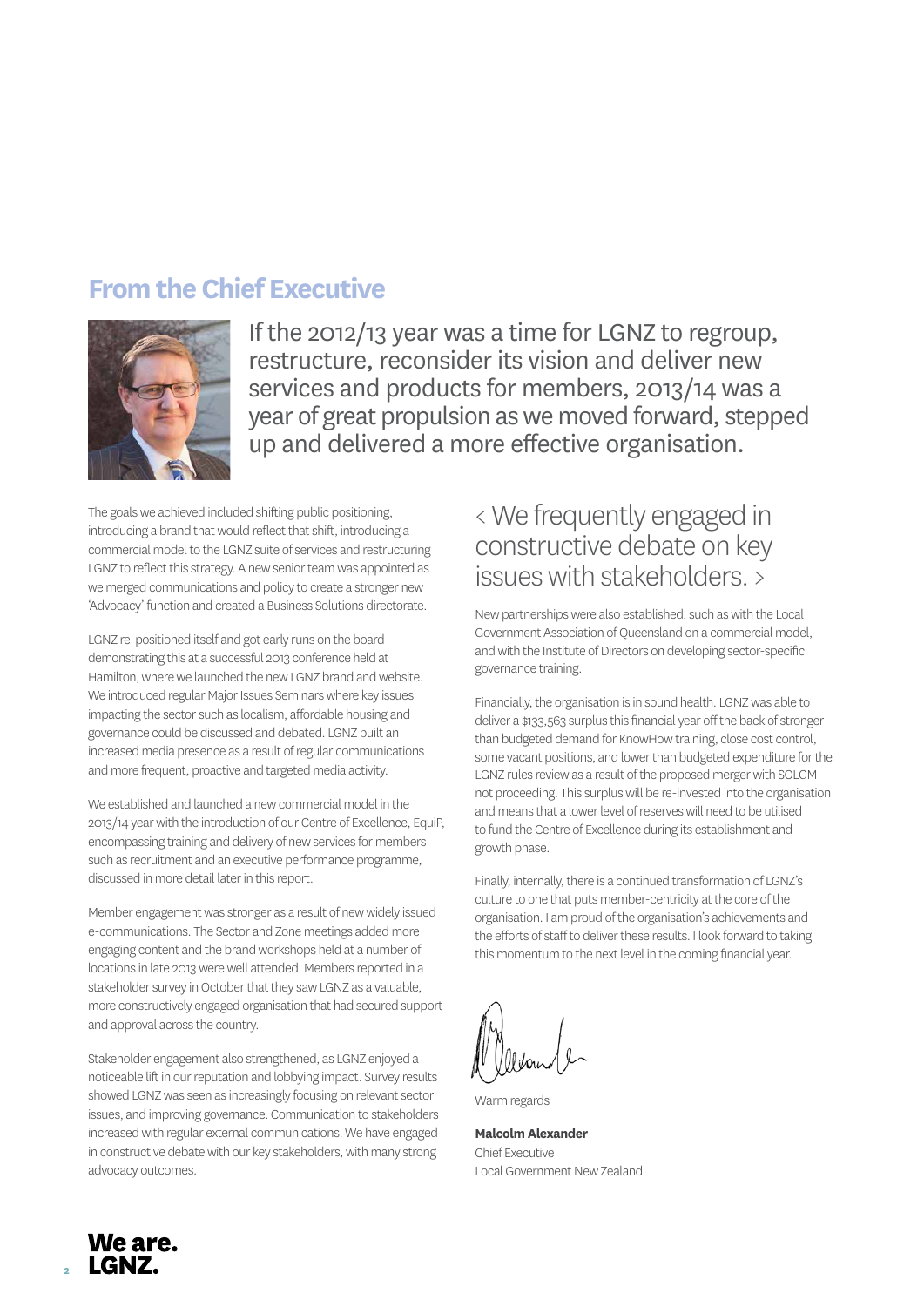# **LGNZ by the numbers in 2013/14**





**479** articles in the media





**88%**<br>of attendees rated the

LGNZ 2013 conference 4 or higher out of 5 for overall satisfaction







**3.1** Member and stakeholder survey rates LGNZ 3.1 out of 5 for being engaged, constructive and effective

**SEMINARS**

Launched our first Major Issues Seminars

# **WEBINARS**

Offered webinars regularly to deliver policy advice and KnowHow education



### **Publications issued to members**

- DLC competency guide
- Making a stand made easy
- Elected members' governance handbook
- Local government and public health in 2013 and beyond
- A Global Perspective on Localism
- 2013 tax guide for elected members
- Guidance for territorial authorities and property owners on initial seismic assessments
- Business Friendly Councils guidelines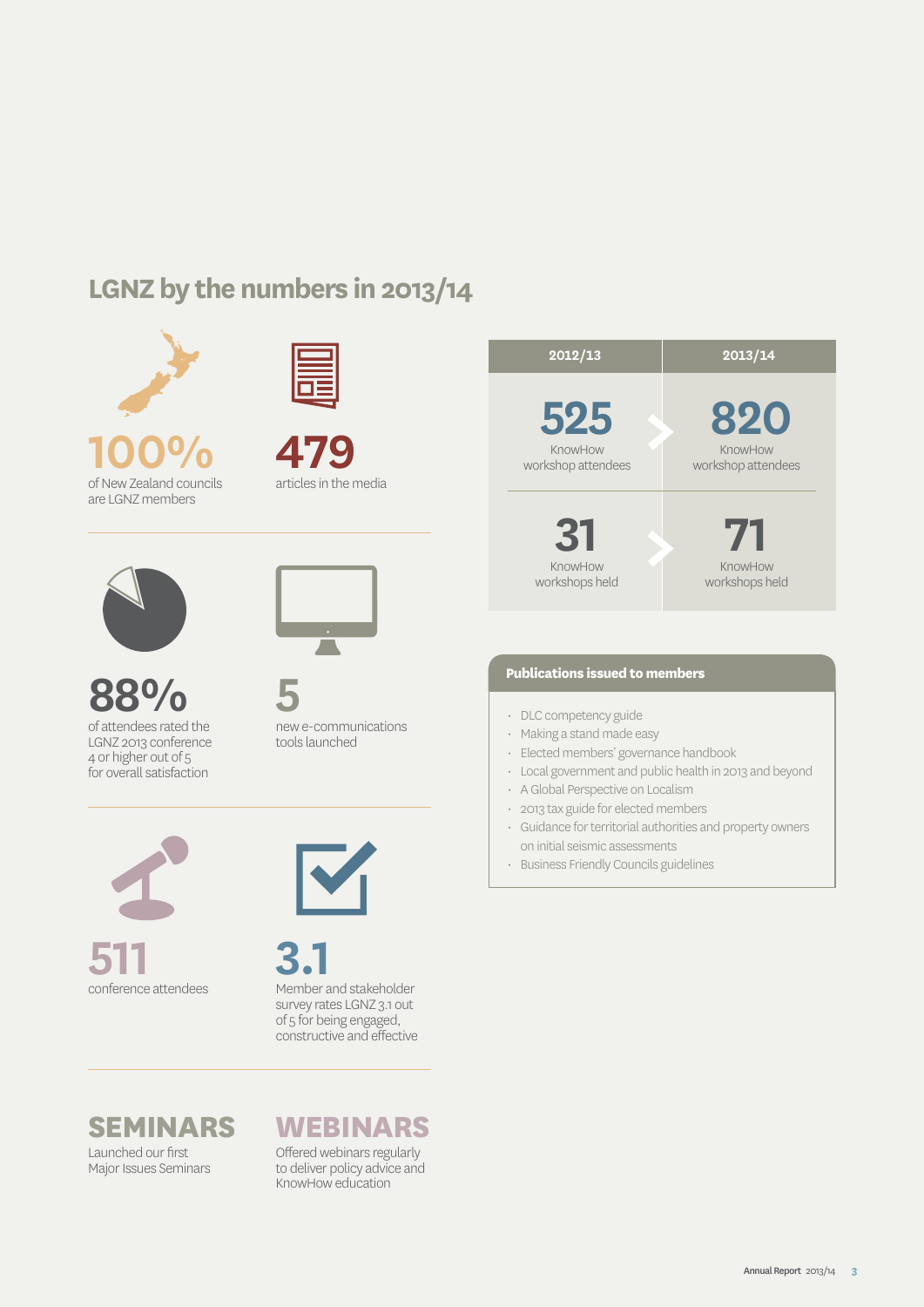**Advocacy** 1

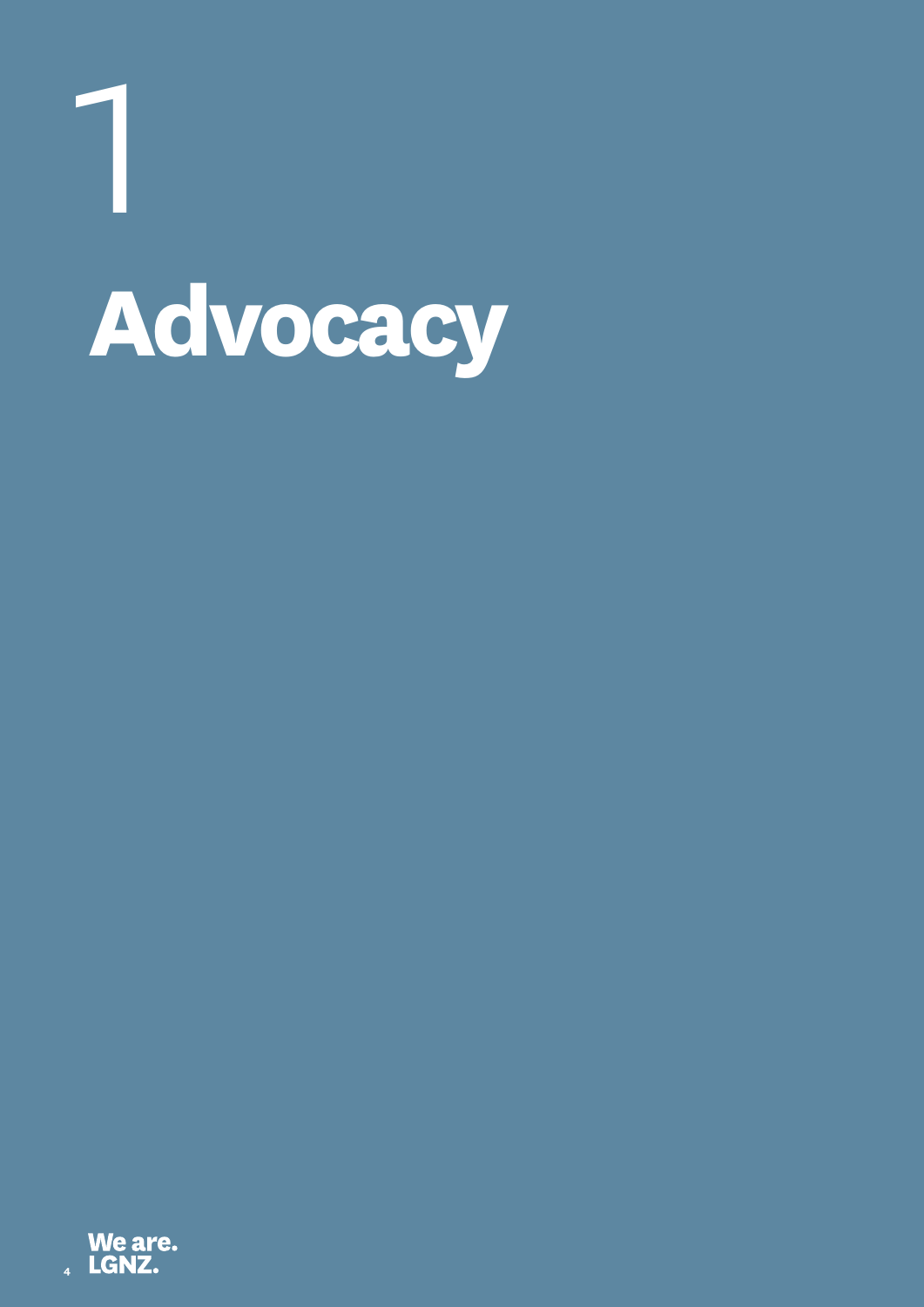

Putting local issues on the national agenda.

# **Advocacy team**

The inaugural LGNZ three-year Business Plan came into effect on 1 April 2013, outlining a new era of advocacy, representation and support for councils in New Zealand. It signalled a fundamental change in strategy for LGNZ as the representative organisation for the local government sector. We moved from being primarily a contributor to policy development to an organisation that provides a more customer-focused, rounded and assertive representative and membership service, with sound policy work forming the engine room for the advocacy agenda.

In 2013/14, LGNZ created its Advocacy team by combining policy and communications into one stronger integrated group. LGNZ's Director of Advocacy Helen Mexted came on board in June 2013 to lead the Advocacy staff working to deliver a more effective advocacy strategy.

The new advocacy strategy considered feedback and current anticipated national, regional and local issues identified by the members of LGNZ. Policy issues were considered and filtered based on relevance, impact and the commonality amongst councils, and a new communications strategy was delivered that included e-communications, regular meetings with relevant stakeholders and discussion at member Zone and Sector meetings.

### **LGNZ's new advocacy strategy**

- Be the strong voice of local government in New Zealand;
- Promote and facilitate a stronger relationship between central and local government overall, delivering a more conducive policy environment for local government to carry out its functions in the communities they democratically serve;
- Promote and facilitate a stronger relationship between local government, Ministers and policy setters, particularly around the development of core policy important to local government;
- Improve governance, leadership and performance across the local government sector;
- Articulate and promote the value proposition of local government to New Zealanders; and
- LGNZ is vocal, with an increased profile and influence by strengthening sector leadership and policy expertise and delivery.

# **Brand review and development**

Brand is the sum of an organisation's values and aspirations, not just the realm of retail marketing, but instead the very life and expression of what the organisation and sector stands for. LGNZ successfully re-positioned itself during the 2013/14 year. We presented a new face to the world with the 'We are. LGNZ.' positioning and brand launched at the 2013 LGNZ conference in July and a clear driving purpose of being a stronger, more cohesive voice for the local government sector. The October 2013 stakeholder survey 3.1 out of 5 rating shows LGNZ as becoming more engaged, constructive and effective; with the re-positioning beginning to deliver on these aims.



< The strong voice of local government in New Zealand. >

1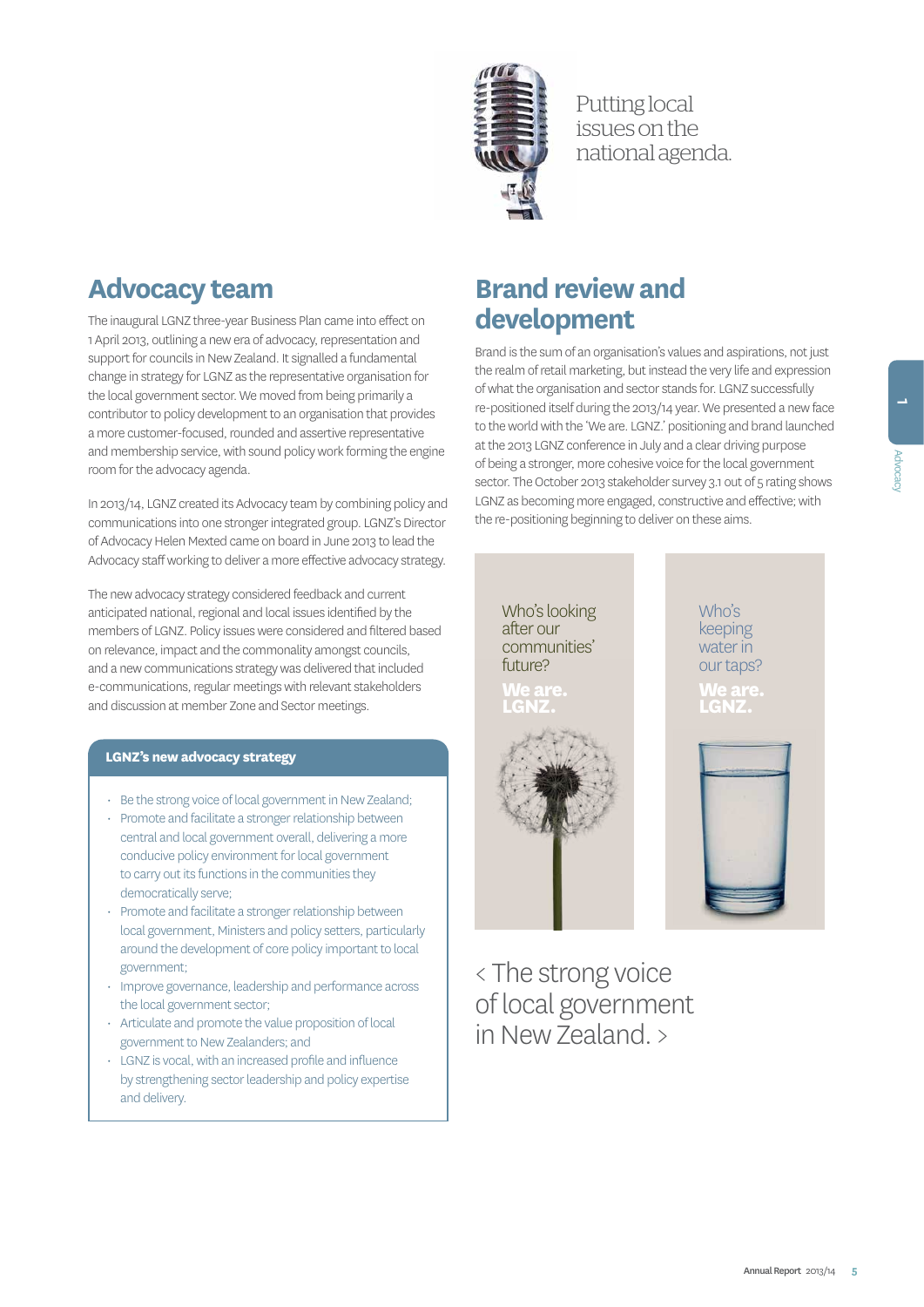# **Member and stakeholder engagement**

LGNZ has put significant effort into increasing and improving engagement with our members and stakeholders. At the 2013 LGNZ Conference held in Hamilton between 21-23 July, more than 500 key players gathered for the local government sector's networking event of the year. It was highly informative, with keynote speakers including Prime Minister John Key; business consultant, lecturer, broadcaster and author Jonar Nader; Local Government Association of Queensland Chief Executive Greg Hallam; demographer Professor Natalie Jackson; former Brisbane City Council Chief Executive Jude Munro; New Zealand Initiative Executive Director Oliver Hartwich and then-Local Government Minister the Hon Chris Tremain.

The 2014 conference is shaping up to be an equally impactful event, one where we will also celebrate finalists and winners across five categories for the inaugural LGNZ EXCELLENCE Awards, introduced in 2013 to acknowledge outstanding individual and team achievement in local government.

Locally, the regular Zone and Sector meetings were refreshed to have more informative, enticing agendas to create programmes that members would gain real value from attending. To reach out to members digitally, in September the monthly membersonly e-communications publication Sector Brief was introduced, updating mayors, chairs, chief executives and elected members on membership matters and LGNZ workstreams. Feedback on the newsletter was positive as members received a further direct link to LGNZ's President and Chief Executive with regular updates on key issues in a meaningful, detailed way.



Monthly e-communications newsletter Frontpage News was launched in October as LGNZ's stakeholder publication, keeping readers up to date with key issues and news within local government, LGNZ's work and local wins from councils across the country. The newsletters are well-read and have included articles on a wide range of topics relevant to the local government sector and its stakeholders such as localism, housing affordability and the importance of voting.



A new LGNZ website was developed as part of the brand review, resulting in a modernised digital platform that informs and engages member and stakeholder users. In its new form, the responsive website provides improved content, is easier to navigate and more aesthetically pleasing for an improved experience.

LGNZ introduced new strategic events, Major Issues Seminars, in October to discuss and debate key topics. The first session, titled Towards A Competitive New Localism, run with The New Zealand Initiative, lobbied for why we should devolve more decision-making and powers to a local level. This was followed by a session in November on Why Good Governance Matters in Local Government where keynote speakers included Leader of the Opposition David Cunliffe and Institute of Directors Vice-President Michael Stiassny. In February, a high-level discussion on Housing Affordability solutions was held with members in Auckland.

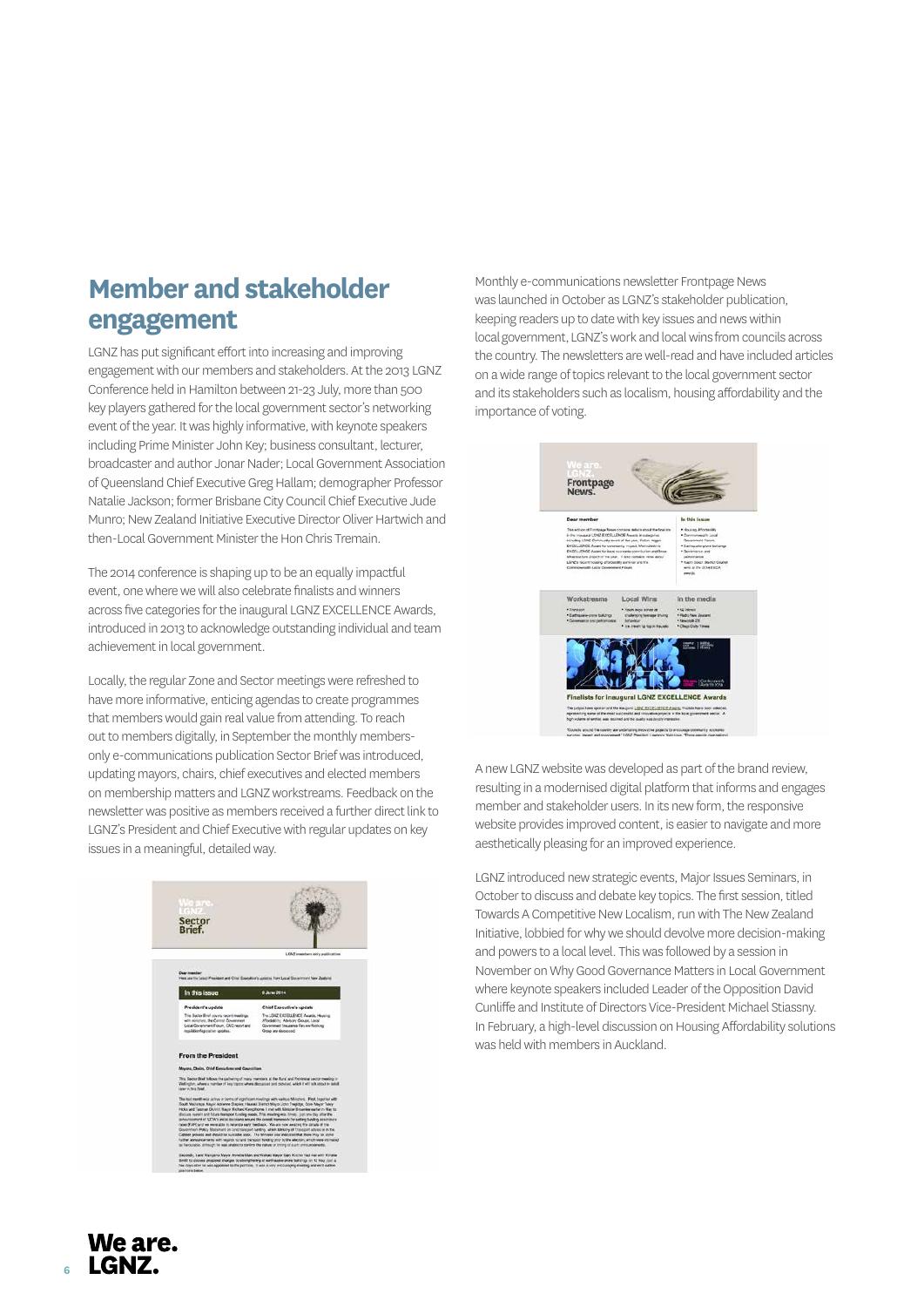The organisation increased its media focus during the 2013/14 year, with higher visibility on key issues for the sector. This was led by a series of proactive media releases and opinion pieces issued around the local government elections, encouraging people to exercise their democratic right to vote.

Stakeholder engagement was raised as LGNZ held regular meetings with Ministers and worked with central government and other organisations and advocacy groups on a number of key issues including transport strategy and funding options, better local regulation, the Resource Management Act (RMA), financial prudence benchmarks, local alcohol policies, psychoactive substances, the Food Bill, and with the Ministry of Business, Innovation and Employment on developing on-line consenting and changes to legislation on earthquakeprone buildings.

| <b>KCyLyce/Government</b><br><b>For Fachs Assessment</b><br>w | <b>Right &amp; Honefine</b><br><b>Our work</b><br>News & mecka<br><b>Wadesha</b><br><b>Dol analish in pray</b><br><b>Jokel-Venis AND</b><br><b><i><u>Programment</u></i></b><br>And concession for any |
|---------------------------------------------------------------|--------------------------------------------------------------------------------------------------------------------------------------------------------------------------------------------------------|
|                                                               |                                                                                                                                                                                                        |
|                                                               | Governance modules                                                                                                                                                                                     |
| <b>TIGHT</b>                                                  | Governance modules                                                                                                                                                                                     |
| 3:47 models and grandman                                      | (Insecured known) and exposed formed. These half that becomes tasks discribed and<br>presented below carry level has by painted in this decide around the Jersey of the                                |
| Certurns                                                      | prestricts after meetings to an internal granting.<br>The promotions have familial decised to its procedure above your of granted others. We are a vital                                               |
| <b>Greenway</b> metal                                         | premier premier<br>Greensees sunhar wishbook                                                                                                                                                           |
| <b>Science commenced</b>                                      | A Workship processing case:                                                                                                                                                                            |
| <b>Cooky hoster</b>                                           | 4 Slowing Avenue<br>J. Ermienhouse                                                                                                                                                                     |
| <b>Coracio consid</b>                                         | 1 Forest process short tribute best links                                                                                                                                                              |
| <b>FRANK (Parliam Grank)</b>                                  | a testia he securitario tizza.<br>in the content of the content of the bank                                                                                                                            |
|                                                               | A West & Holycamina of all factor awares<br>4 Sconsort's core                                                                                                                                          |
|                                                               | \$1,000 for start and start the firmerise bookings are littled concilered ballets.                                                                                                                     |
|                                                               | <b><i><u>Install</u></i></b>                                                                                                                                                                           |
|                                                               |                                                                                                                                                                                                        |
|                                                               | <b>KONSTRUCT</b>                                                                                                                                                                                       |
|                                                               | painty 1.<br>delivery than lots was abused \$30 CM.<br>interfective's components of                                                                                                                    |

# **Policy priorities**

The policy component of this Advocacy section reports against a series of new strategic themes under which particular workstreams are grouped.

# Governance and performance excellence

The sector knows that in order to deliver strong local government across New Zealand, we need to raise our standards of governance and performance. While there are many strong performers, LGNZ identified an appetite among members to lift the bar higher and began to develop products and services to facilitate this.

# < LGNZ identified an appetite among members to lift the bar higher on sector performance. >

There has been a tangible desire by the sector to strengthen its performance. The sector has acknowledged issues of historical poor performance, such as those at Kaipara District Council, and said we must improve. LGNZ worked with The Department of Internal Affairs to develop the Local Government (Financial Reporting and Prudence) Regulations 2014 that will assist councils to benchmark their performance using seven financial indicators. Councils will publish their results against these benchmarks in upcoming annual reports.

# Regional development

We have observed that there is no national strategy for regional economic growth in New Zealand. While some regional economies are growing, many others are static or in decline. LGNZ has advocated that local and central government need to work together to develop a shared national strategy to ensure economic growth across all of New Zealand.

LGNZ has been active in initiating discussions around this topic, including hosting an event for business leaders and media in November where LGNZ President Lawrence Yule discussed the need for balanced growth across urban centres and regions.

Early initiatives under the New Zealand Core Cities Project run by LGNZ, the Ministry of Business, Innovation and Employment (MBIE) and the country's six largest cities, researched economic growth. This research led to production of the Business Friendly Councils guidelines this year as an explicit attempt by local government and its partners to increase support of business activity across all of New Zealand.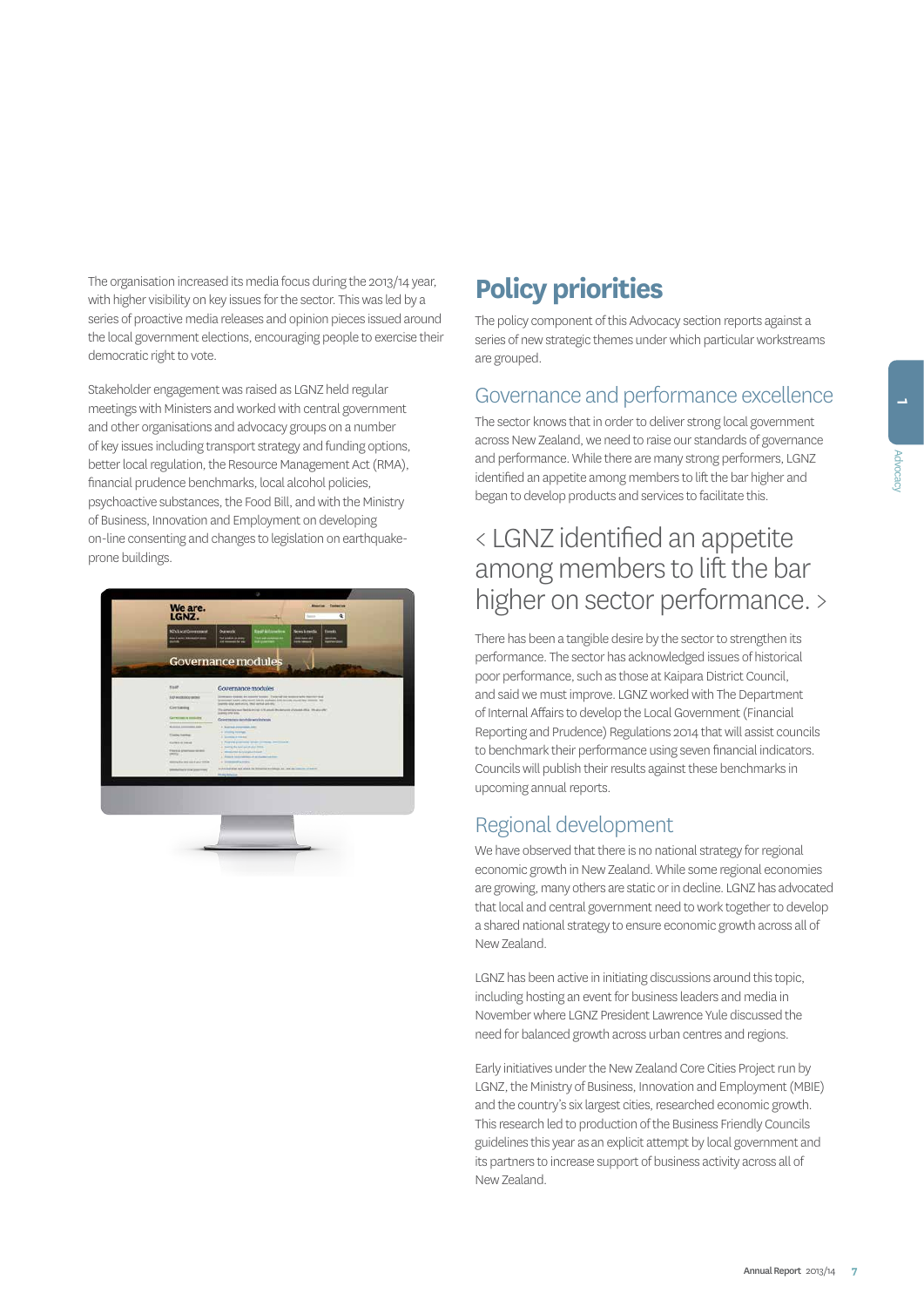

Taking action on water infrastructure through 3 Waters.

The guidelines identified competitive advantage, distinctiveness and specific areas where collaboration can add value, giving each cityregion a set of key principles for becoming more business friendly. It identifies six key principles that are intended to reduce the regulatory and non-regulatory barriers, costs, risks and uncertainties in all forms of commercial activity to stimulate and support local business growth, local business retention and the attraction of new business to local areas.

The Core Cities network also continued its China engagement project, collaborating on mayoral-led delegations in China and other export markets, developing a network across central and local government to strengthen information sharing and co-operation, and leveraging relationships to develop a joint China engagement strategy identifying distinct areas of business focused on competitive advantage.

### **Infrastructure**

To enable economic growth across all of New Zealand LGNZ recognises there is a need for effective, well-funded infrastructure. During the 2013/14 year LGNZ led a strong focus on land transport, the 3 Waters project, housing affordability initiatives including building consenting, and advocated for sensible changes to earthquake-prone buildings legislation.

## *Water*

The sector took action with regard to its water infrastructure through the 3 Waters project which LGNZ launched in late 2013. This key project will enable local government to establish a national picture of the current state of its infrastructure and performance across potable water, waste water and stormwater assets and services. It will develop a robust framework for building on best practice, and a single national information framework to improve transparency to elected members and communities. Over time, we envisage the data will support benchmarking and cost savings, producing best practice interventions focused on the business of providing water services.

# *Transport*

LGNZ was invited by central government to join the cross-sector Roading Efficiency Group governance team, which worked on creating the One Network Road Classification. This new approach to operate roads in a consistent strategic framework across all of New Zealand aims to help local government and the New Zealand Transport Authority to plan, invest in, maintain and operate the road network.

On behalf of the sector, we also lobbied heavily for fair and effective land transport funding. Funding Assistance Rates (FAR) were under review after years of local road funding being under fiscal pressure. LGNZ held a Transport Summit in March and advocated on behalf of the sector that the Government should focus on the economic benefits and the strategic value of transport investment, particularly for roading, under its new Government Policy Statement (GPS). While the GPS is due to be released in mid 2014, the initial FAR decisions announced in May 2014, following LGNZ's lobbying included better than anticipated funding for many councils along with favourable transitional arrangements.

# *Building and housing*

LGNZ advocated strongly around building and housing issues that were important to local government during the 2013/14 year. The sector shares central government's desire to facilitate growth and see affordable housing come to the market. Accordingly LGNZ lobbied for central government, local government and the private sector to work on policy which will address the multi-faceted issues impacting housing affordability, including faster planning and consenting under Housing Accords and Special Housing Areas legislation.

LGNZ and the sector continue to implement initiatives to streamline building consenting and LGNZ is engaged in a project with MBIE to consider a national online consenting system. Chief Executive Malcolm Alexander is chairing a sector reference group on the issue and is a member of the MBIE governance board overseeing the project.

The question of how accountability is allocated among all the parties involved in building and construction remains open as the Law Commission considers the issue of joint and several liability – LGNZ has advocated for changes so building control authorities are only held accountable for their mistakes.

The Building (Earthquake-prone Buildings) Amendment Bill introduced in August outlined proposals to strengthen buildings considered to be at risk of performing poorly in earthquakes. LGNZ advocated for a risk-based approach that takes into account broader social and economic impacts alongside life safety. Via submissions on behalf of the sector, we have sought strengthening that focuses on buildings and parts of buildings where failure could cause the most harm. The new Minister, Hon Dr Nick Smith, has indicated a willingness to engage actively with the sector to deliver a regime that appropriately balances life risk with cost.

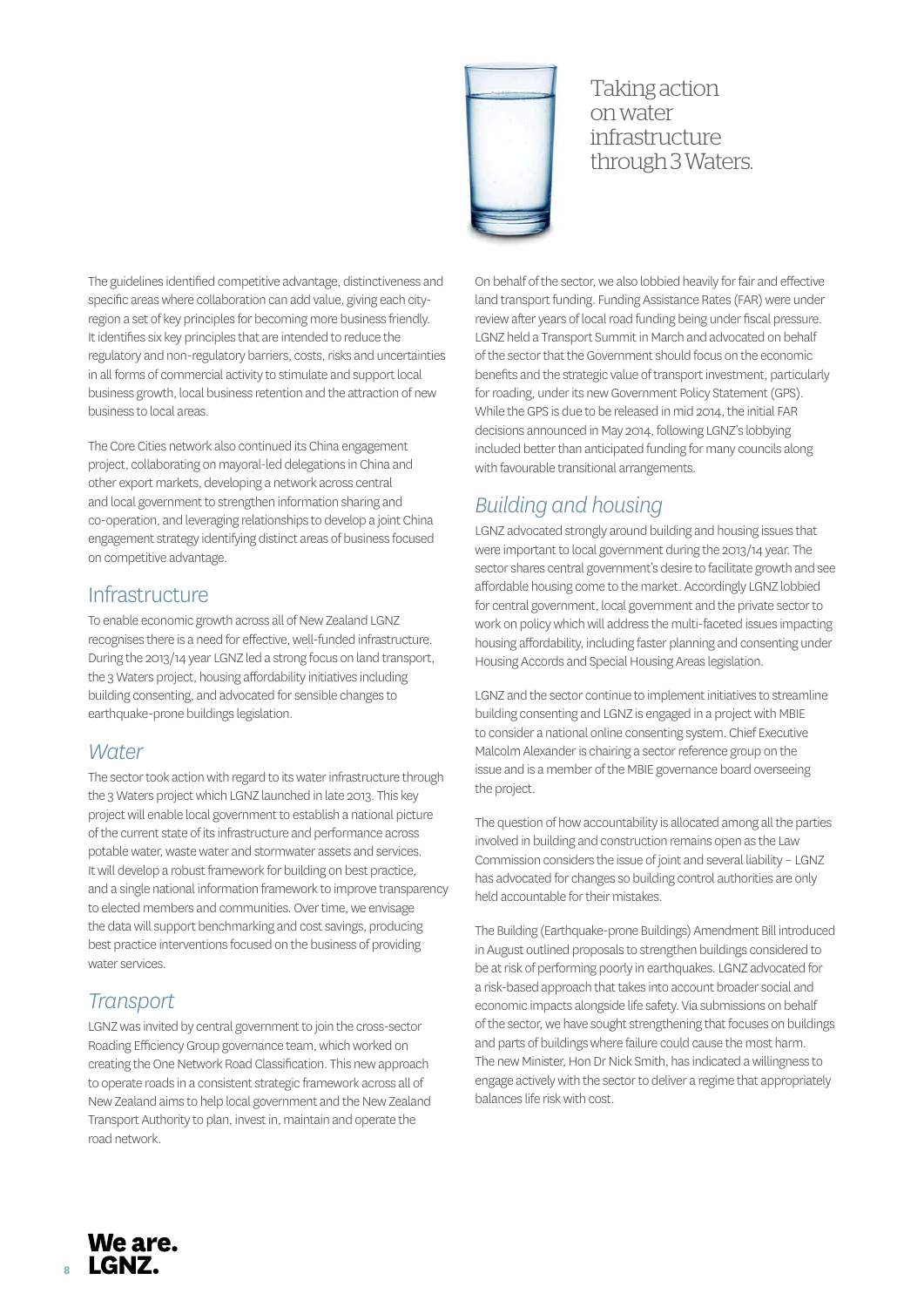

# Helping the Pacific deliver at the local level.

# Regulation

LGNZ continues to advocate on behalf of the sector for better local regulation.

In 2013, LGNZ inputted into the Productivity Commission's report on local regulation, voicing the sector's need for a stronger understanding of the practical community, financial and economic impacts of legislative and regulatory change before change is considered.

On a positive note, LGNZ worked closely with members and government agencies to successfully implement changes under the Sale and Supply of Alcohol Act 2012 that came into effect in December 2013.

However, the passing of the Psychoactive Substances Act 2013 contrasted markedly in approach and outcome. This came into effect in July 2013 without consultation and the sector voiced its communities' concerns. A significant LGNZ and sector-led lobbying effect contributed to the Government's decision in April 2014 to remove from sale any psychoactive substances until proven safe. This was an issue of importance to many communities, and shows the power of the sector when we pull together on key issues.

Finally, the Local Government Act 2002 Amendment Bill (No. 3) was introduced to Parliament in early November 2013, and expected to be passed this side of the general election. The sector's feedback via LGNZ and individual council submissions has ensured that changes to infrastructure strategy and planning are workable, although we continue to advocate for more sensible proposals around development contributions.

# Environment

Proposals to amend the Resource Management Act (RMA) continued during the 2013/14 year. LGNZ advocated that while some of the changes were welcomed, others could undermine local democracy and impose an unfair financial burden on ratepayers. We shared the sector's view that the RMA needed to be practical, workable, have clear aims and minimise costs to councils and most importantly ratepayers. Lobbying efforts successfully obtained external and cross-party support, and meant that proposed changes are not likely to proceed in their current form.

In November, proposed amendments to the National Policy Statement for Freshwater Management (NPSFM) were announced. LGNZ advocated that the amendments would reduce litigation by giving certainty on some matters that are currently contentious, but new minimum standards for water quality could require some water infrastructure upgrades with likely cost implications. LGNZ co-ordinated a sector-wide submission for members which included this matter. LGNZ supports the approach of the NPSFM which enables councils and their communities to determine the timing and extent of changes in order to meet the minimum standards and the priorities the community sets.

Local government led the way in improving access to up-to-date, accurate fresh water information for communities and industry with the launch of the refreshed Land, Air, Water Aotearoa (LAWA) website www.lawa.org.nz. It was created by the 16 regional and unitary councils and is now a partnership between local government, the Ministry for Environment, Cawthron Institute and Massey University with support of the Tindall Foundation.

# Local democracy

LGNZ encouraged voting in October's local elections with media activity; and has lobbied via media and the Electoral and Justice Select Committee for on-line voting, a shorter voting period and polling to make voting easily accessible for communities.

LGNZ introduced the concept of competitive localism at our July Conference and focused the spotlight on it by holding a Major Issues Seminar, advocating for devolved decision-making to enable stronger local economies throughout New Zealand.

# *PacificTA*

New Zealand local government supports local democracy in the Pacific through the Local Government Technical Assistance Facility for Pacific Countries (PacificTA) funded from the New Zealand Aid Programme and managed by LGNZ. The programme was strongly supported by members during the 2013/14 year, with senior leaders and technical specialists from our councils working with Cook Islands officials on developing a recycling facility, with Kirabati on solid waste and landfill management, and with Samoan officials on waterfront development and dog control. PacificTA continues to highlight the significant knowledge and expertise in our councils.

1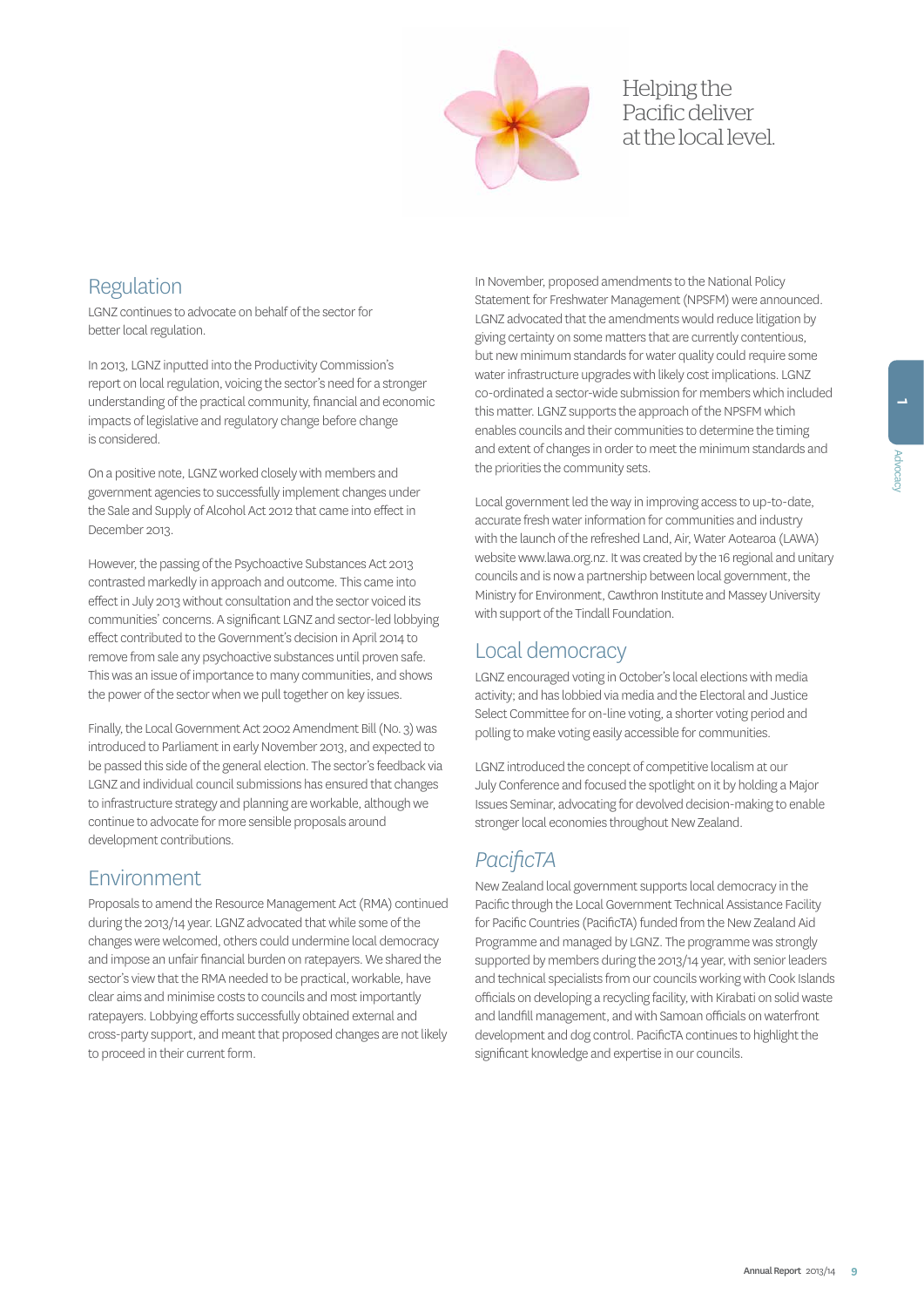2

# **Business Solutions**

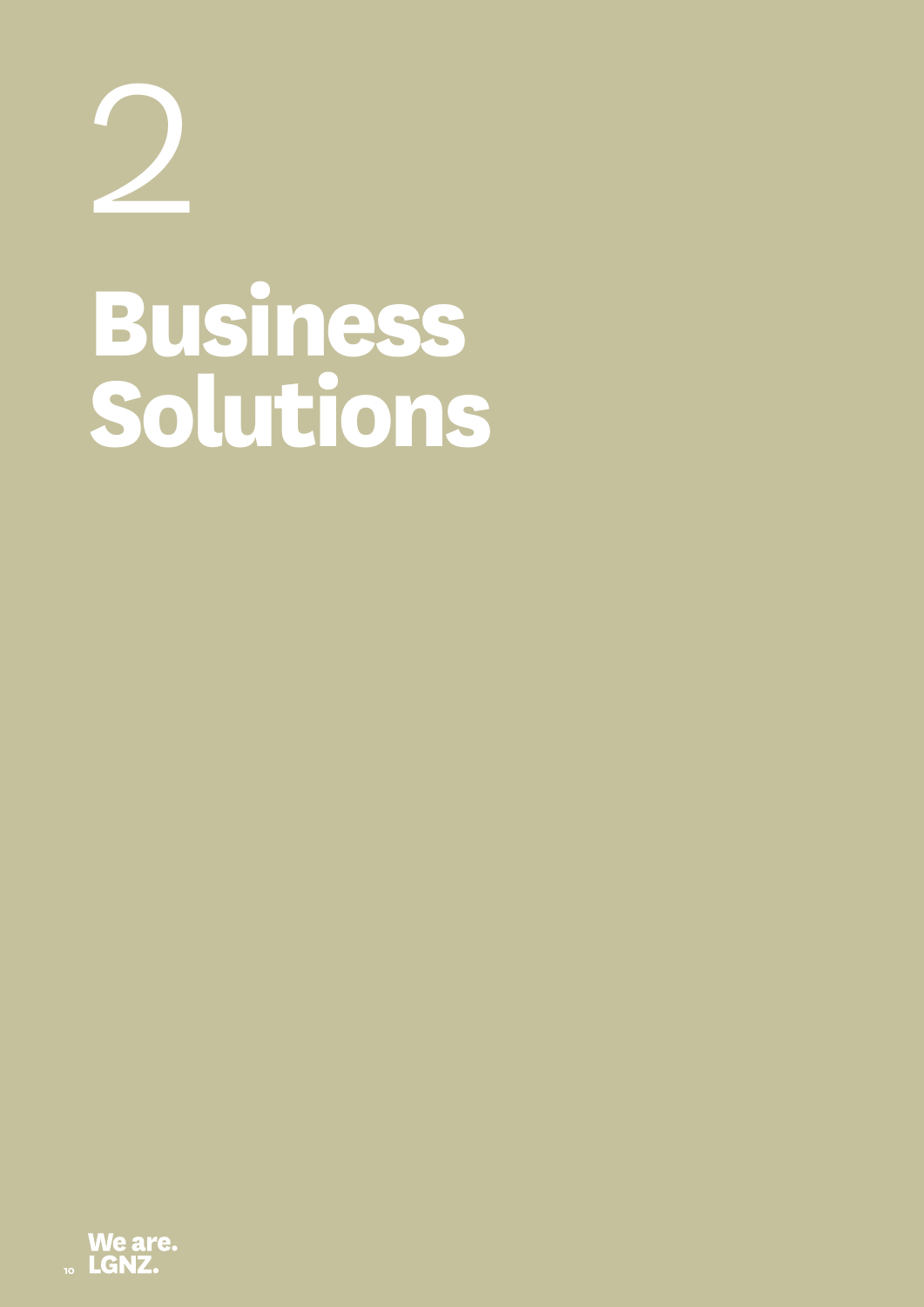We are sharpening the tools of our sector.

# **Business Solutions**

Business Solutions was established as part of the organisational changes in order to incorporate LGNZ's commercial activity and Scott Necklen was appointed in July 2013 as Director of Business Solutions, responsible for developing new products and services for the membership.

During 2013 LGNZ's education and training arm KnowHow transitioned into the Business Solutions directorate with increased synergies between the various initiatives. The Centre of Excellence initiatives now sit under the EquiP Limited Partnership, a wholly owned subsidiary of LGNZ. Operationally, KnowHow and EquiP (and where applicable, other ventures) have begun working in an integrated manner.

# **LGNZ Centre of Excellence, EquiP**

In October 2013 the LGNZ National Council approved the formation of a Centre of Excellence which began operating in late 2013, and the EquiP brand was formally launched in March 2014.

EquiP is developing services and advice to improve strength, capability and excellence across local government. The sector identified that in order to support and create economic growth and vibrant communities, it needed to have high standards of governance and performance – while there are many strong performers, the sector recognised the need to lift the bar higher. As indicated earlier in this report, LGNZ members have showed real appetite to up-skill.

From its launch, EquiP has worked directly with council staff and elected members to provide customised guidance and tools to drive better efficiency of action and effect throughout local government activities. Its aim is to raise the bar of best practice in governance, benchmarking and measuring sector performance, infrastructure strategy and asset management, resource management, earthquake preparedness, human resources management and employment relations, and sale of liquor.

< EquiP was created to work directly with council staff and elected members to provide customised guidance and tools. > EquiP developed and launched its Executive Recruitment Services in late 2013 delivering an end-to-end employment search and selection service, using specialist local government experience and knowledge.

Similarly, the EquiP Executive Performance Programme was launched in 2013 working with mayors, chairs, councils and employment committees at various councils, designed to lift and assist management of executive performance by providing chief executives and senior management with practical guidance and tools necessary to confidently deliver effective results for New Zealand communities.

### **During the 2013/14 year EquiP and KnowHow operational objectives were set as:**

- Growing sector capability and improving decision-making by providing the tools for greater local governance;
- Building a training workshop programme to be the voice of community success;
- Providing workshops in the areas of governance, financial management, leadership, strategic thinking, economic leadership and business relationships;
- Improving elected members' understanding of both the responsibilities and opportunities that are provided by the local government legislative framework;
- Establishing a learning culture in local government;
- Partnering, engaging and working collaboratively with local and central government as well as wider public sector partners to improve local democracy;
- Working efficiently and effectively within the political environment ensuring effective representation in meeting community expectations by fulfilling statutory roles and obligations; and
- Developing a competency model that is externally recognised.



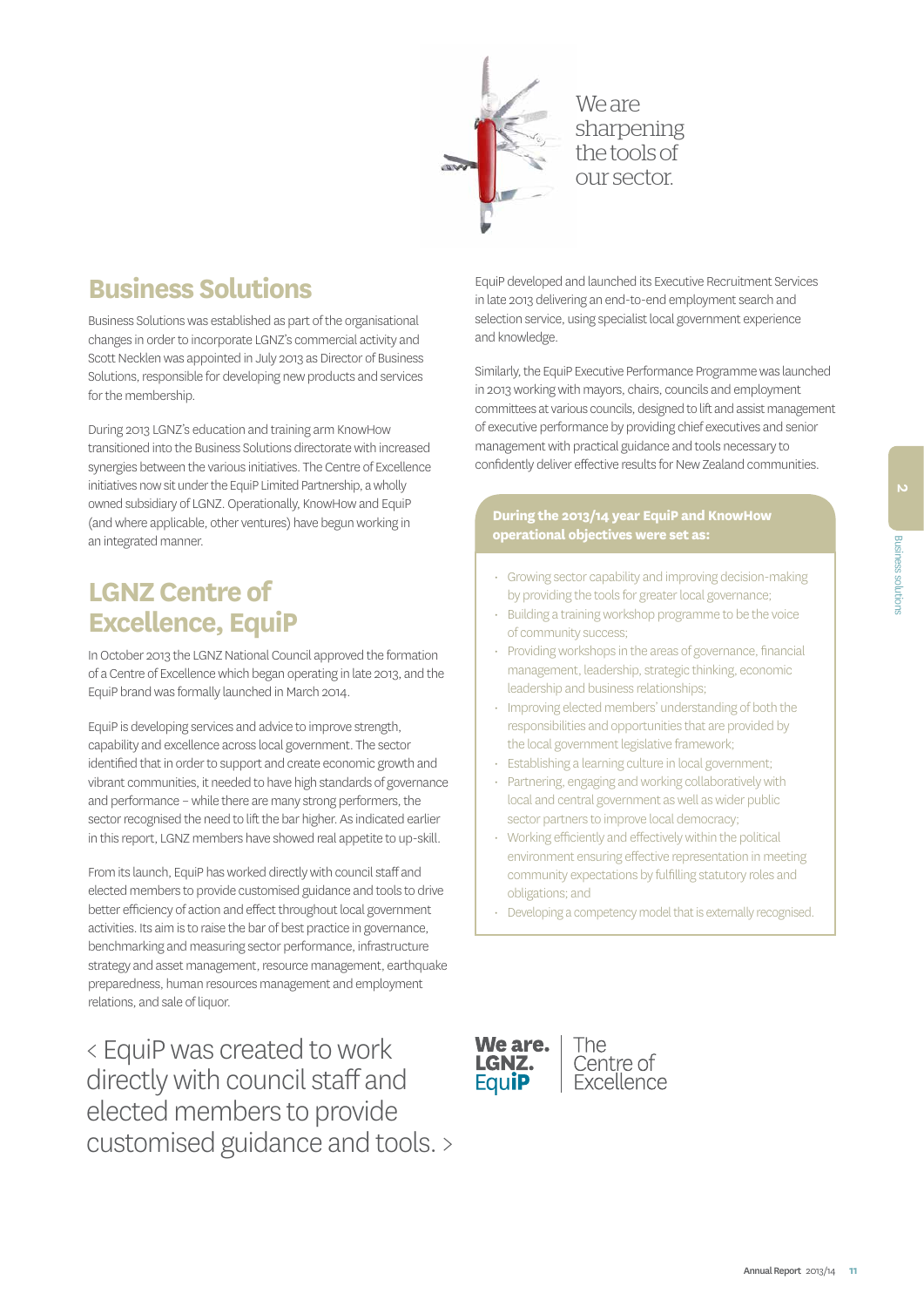### We are. LGNZ. Know>How.

# **KnowHow**

KnowHow is the LGNZ training programme delivering sectorspecific education to council staff and elected members. It plans, designs, develops, delivers and manages an annual programme to promote sector capability, better decision-making and effective representation at a local level for New Zealand communities.

To raise governance and performance levels within the sector, it is imperative that a learning culture is established within local government. It is encouraging to see elected member training increasingly positioned as an investment, not a cost, with support from senior management across councils.

KnowHow experienced strong demand during the 2013/14 year. The number of people it trained quadrupled and it more than doubled the number of workshops delivered, in part from postelections training and alcohol reform.

Workshops were planned around the triennial cycle. Following the October elections, KnowHow ran successful education for new and re-elected mayors. From this, individual workshops were often requested by councils using the KnowHow presenters who are armed with extensive local government expertise and an ability to animate the training with their own personal local government stories.

KnowHow is now well-positioned to deliver more tailored workshops with the sector, central government and stakeholders in future. One example of a workshop created in direct response to a need the sector identified was training for newly elected members following the October 2013 local government elections.

LGNZ launched the first of its governance training in March 2014 in partnership with the Institute of Directors, delivering the first of its series of five KnowHow workshops tailored to local authorities that give grounding in core governance, leadership and strategic skills. These were developed based on the core LGNZ belief that elected members and local government managers should run the councils they are entrusted with to operate using the expertise of leading professionals in the areas of governance skills, financial knowledge and risk management.

KnowHow started delivering webinars in 2012. It initially offered two in the 2012/13 year, that were very well-received because of convenience, the ability to reach a large audience at one time and savings on travel costs for councils. During the 2013/14 year, there were seven webinars delivered and they were found to be a very effective method of training delivery.

KnowHow was increasingly recognised by external agencies as a credible training unit. The Ministry of Justice and the Health Promotion Agency awarded the training contract to LGNZ for the 2012 alcohol reforms, which meant developing customised workshops for the transition of the District Licensing Authority regime to the new District Licensing Committee for the Sale and Supply of Alcohol Act 2012.

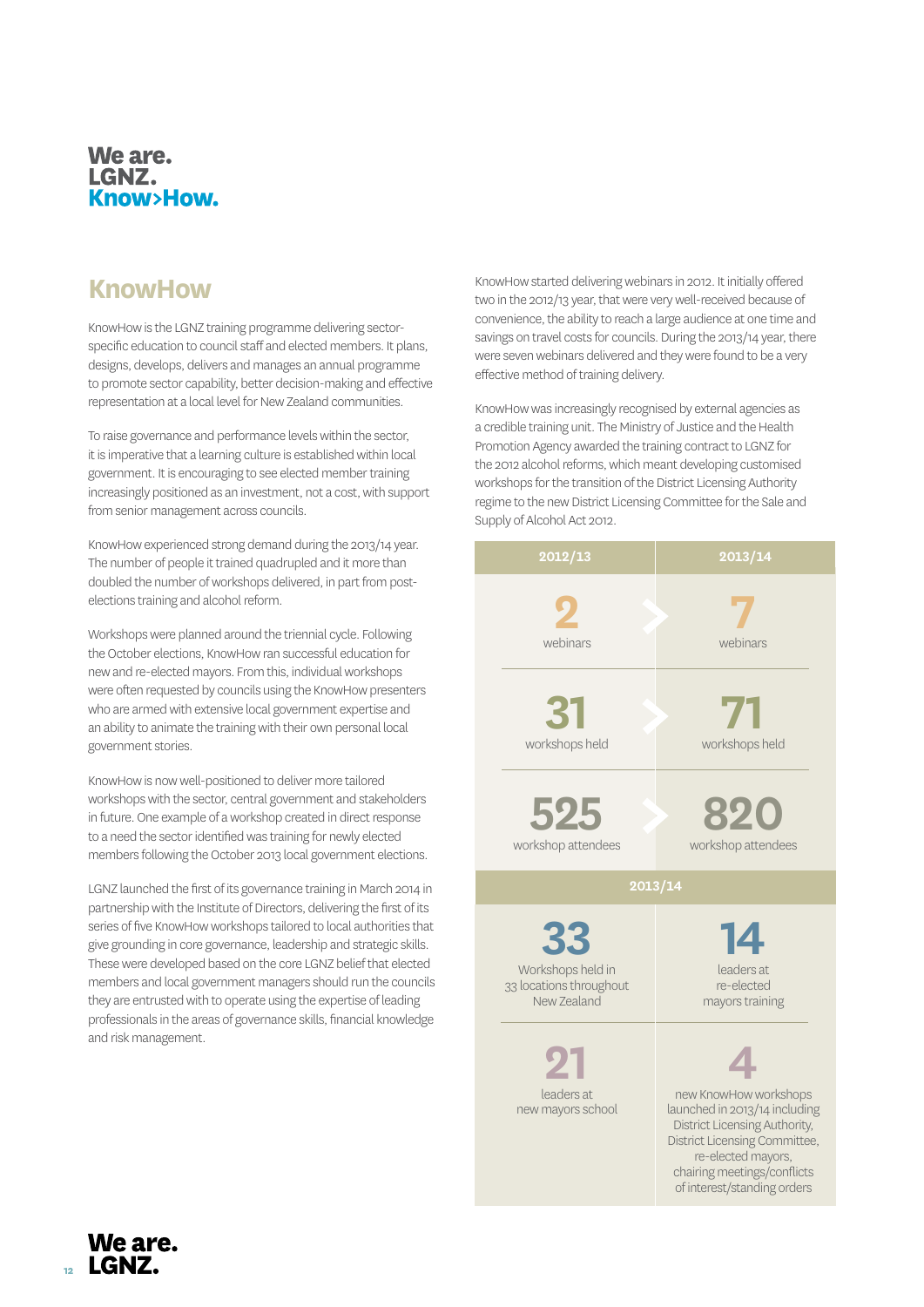# **Financial Statements**  3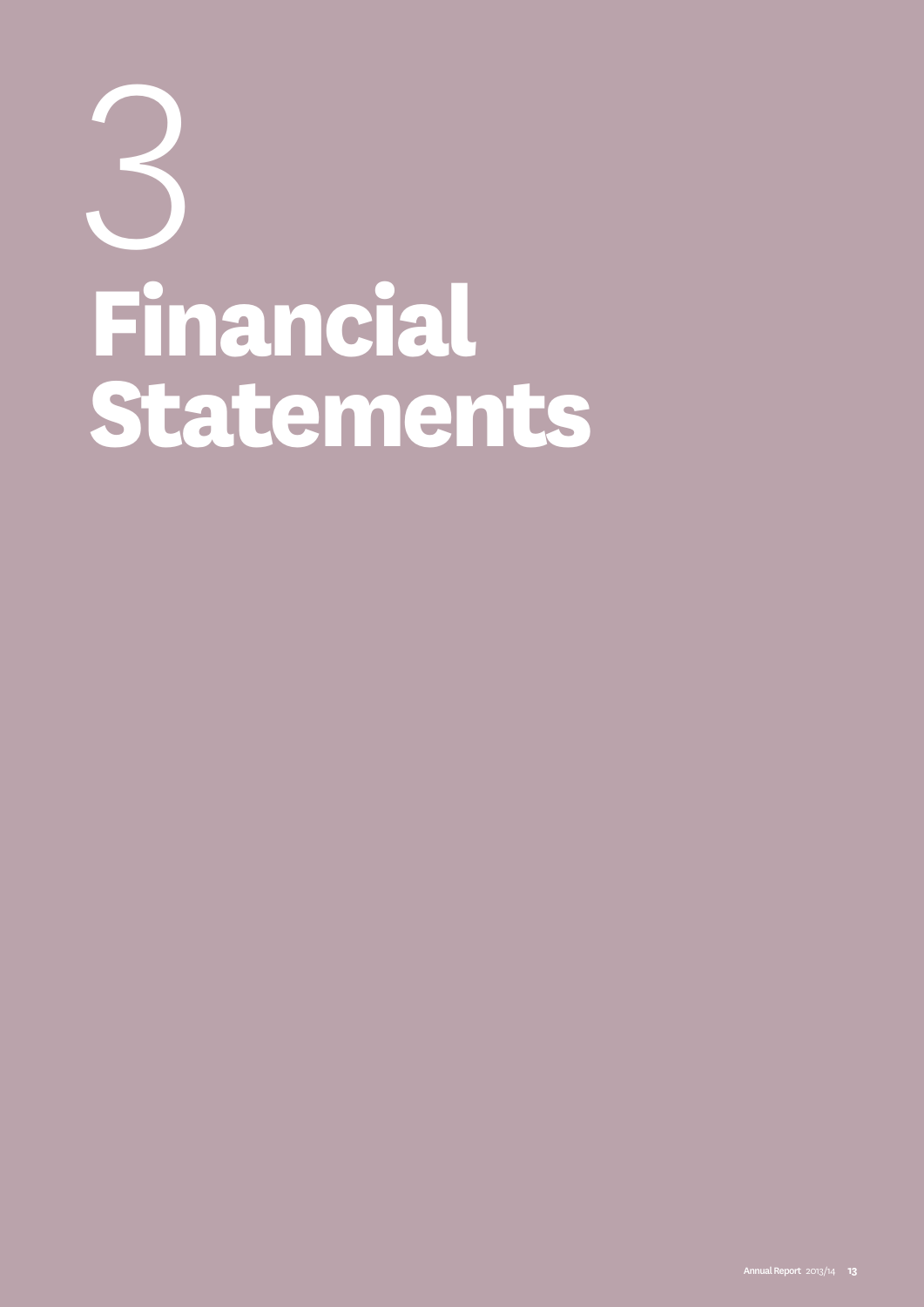# **Independent Auditor's Report**

To the readers of New Zealand Local Government Association incorporated's Financial Statements for the year ended 31 March 2014

The Auditor-General is the auditor of New Zealand Local Government Association Incorporated (the 'Association'). The Auditor-General has appointed me, Trevor Deed, using the staff and resources of Deloitte, to carry out the audit of the financial statements of the Association on her behalf.

We have audited the financial statements of the Association on pages 15 to 23, that comprise the statement of financial position as at 31 March 2014, the statement of financial performance and statement of movements in equity for the year ended on that date and the notes to the financial statements that include accounting policies and other explanatory information.

### **Opinion**

In our opinion the financial statements of the Association on pages 15 to 23:

- comply with generally accepted accounting practice in New Zealand; and
- fairly reflect the Association's:
- financial position as at 31 March 2014; and
- financial performance for the year ended on that date.

Our audit was completed on 23 June 2014. This is the date at which our opinion is expressed.

The basis of our opinion is explained below. In addition, we outline the responsibilities of the National Council and our responsibilities, and we explain our independence.

### **Basis of opinion**

We carried out our audit in accordance with the Auditor-General's Auditing Standards, which incorporate the International Standards on Auditing (New Zealand). Those standards require that we comply with ethical requirements and plan and carry out our audit to obtain reasonable assurance about whether the financial statements are free from material misstatement.

Material misstatements are differences or omissions of amounts and disclosures that, in our judgement, are likely to influence readers' overall understanding of the financial statements. If we had found material misstatements that were not corrected, we would have referred to them in our opinion.

An audit involves carrying out procedures to obtain audit evidence about the amounts and disclosures in the financial statements. The procedures selected depend on our judgement, including our assessment of risks of material misstatement of the financial statements, whether due to fraud or error. In making those risk assessments, we consider internal control relevant to the preparation of the Association's financial statements that fairly reflect the matters to which they relate. We consider internal control in order to design audit procedures that are appropriate in the circumstances, but not for the purpose of expressing an opinion on the effectiveness of the Association's internal control.

An audit also involves evaluating:

- the appropriateness of accounting policies used and whether they have been consistently applied;
- the reasonableness of the significant accounting estimates and judgements made by the National Council; the adequacy of all disclosures in the financial statements; and
- the overall presentation of the financial statements.

We did not examine every transaction, nor do we guarantee complete accuracy of the financial statements. Also we did not evaluate the security and controls over the electronic publication of the financial statements.

We have obtained all the information and explanations we have required and we believe we have obtained sufficient and appropriate audit evidence to provide a basis for our audit opinion.

### **Responsibilities of the National Council**

The National Council are responsible for preparing financial statements that:

- comply with generally accepted accounting practice in New Zealand; and
- fairly reflect the Association's financial position and financial performance.

The National Council is also responsible for such internal control as they determine is necessary to enable the preparation of financial statements that are free from material misstatement, whether due to fraud or error. The National Council is also responsible for the publication of the financial statements, whether in printed or electronic form.

### **Responsibilities of the Auditor**

We are responsible for expressing an independent opinion on the financial statements and reporting that opinion to you based on our audit. Our responsibility arises from section 15 of the Public Audit Act 2001.

### **Independence**

When carrying out the audit, we followed the independence requirements of the Auditor-General, which incorporate the independence requirements of the External Reporting Board.

Other than the audit, we have no relationship with or interests in New Zealand Local Government Association Incorporated.



**Trevor Deed** Deloitte On behalf of the Auditor-General Wellington, New Zealand

This audit report relates to the financial statements of New Zealand Local Government Association Incorporated (the "Association") for the year ended 31 March 2014 included on the Association's website. The Association's National Council is responsible for the maintenance and integrity of the Associations website. We have not been engaged to report on the integrity of the Association's website. We accept no responsibility for any changes that may have occurred to the financial statements since they were initially presented on the website. The audit report refers only to the financial statements named above. It does not provide an opinion on any other information which may have been hyperlinked to/from these financial statements. If readers of this report are concerned with the inherent risks arising from electronic data communication they should refer to the published hard copy of the audited financial statements and related audit report dated 23 June 2014 to confirm the information included in the audited financial statements presented on this website. Legislation in New Zealand governing the preparation and dissemination of financial statements may differ from legislation in other jurisdictions.



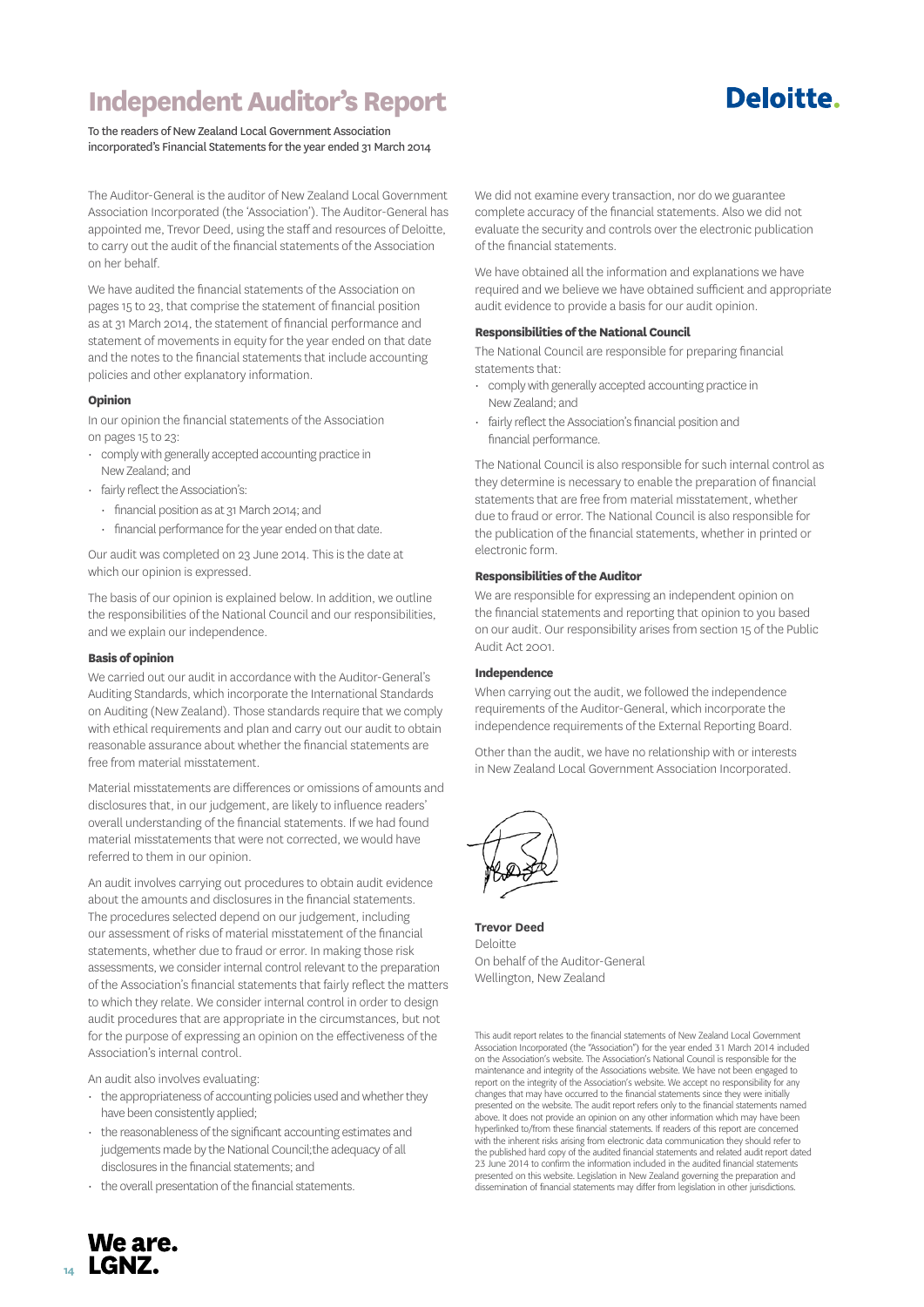# **Statement of Financial Performance**

For the Year ended 31 March 2014

| Note<br><b>INCOME</b><br>Conference Income<br>Administration Fees - Rural Trust | 6              | \$<br>695,898<br>8,000 | \$<br>637,421 |
|---------------------------------------------------------------------------------|----------------|------------------------|---------------|
|                                                                                 |                |                        |               |
|                                                                                 |                |                        |               |
|                                                                                 |                |                        |               |
|                                                                                 |                |                        | 8,000         |
| <b>Computer Services</b>                                                        |                |                        | 12,934        |
| Grants                                                                          |                | 115,000                | 86,250        |
| Subscription Income                                                             |                | 3,526,300              | 3,480,000     |
| KnowHow Income                                                                  | 3              | 760,136                | 187,115       |
| <b>Business Solutions Income</b>                                                | $\overline{4}$ | 93,296                 |               |
| CoE Webinar                                                                     |                | 7,000                  |               |
| Sundry Income                                                                   |                | 185                    | 61            |
| Interest Earned                                                                 |                | 94,200                 | 99,760        |
| Dividends Received                                                              |                | 50,000                 |               |
| <b>TOTAL INCOME</b>                                                             |                | 5,350,015              | 4,511,541     |
| <b>LESS EXPENSES</b>                                                            |                |                        |               |
| <b>Administration Expenses</b>                                                  | 5              | 455,517                | 519,745       |
| Audit Fees                                                                      |                | 15,900                 | 20,290        |
| <b>Communications Expenses</b>                                                  |                | 277,508                | 167,733       |
| Conference Expenditure                                                          | 6              | 542,755                | 461,363       |
| Honoraria                                                                       | 7              | 104,369                | 104,369       |
| Legal Expenses                                                                  |                | 49,161                 | 23,886        |
| Other Operating Expenditures                                                    |                | 102,654                | 108,370       |
| Policy Expenses                                                                 |                | 308,494                | 416,963       |
| Internal Governance Expenses                                                    |                | 176,978                | 134,571       |
| KnowHow Expenses                                                                | 3              | 623,921                | 254,130       |
| Accounting/Consulting Expenses                                                  |                | 41,246                 | 89,640        |
| <b>Business Solutions Expenses</b>                                              | $\overline{4}$ | 151,582                |               |
| <b>Branding</b>                                                                 |                | 20,549                 | 170,009       |
|                                                                                 |                | 65,785                 | 55,943        |
| Printing, Stationary & Photocopying<br>Travelling & Accommodations              |                |                        | 43,552        |
| <b>Staff Remuneration</b>                                                       |                | 39,694                 |               |
| Ready Response Fund                                                             |                | 1,942,285              | 1,890,518     |
|                                                                                 |                | 8,696                  |               |
| Insurance Review                                                                |                | 154,583                |               |
| <b>TOTAL OPERATING EXPENSES</b>                                                 |                | 5,081,677              | 4,461,083     |
| Depreciation & Amortisation                                                     |                | 86,794                 | 46,860        |
| Assets Written Off                                                              |                | 29,348                 | 33,219        |
| <b>NET DEPRECIATION ADJUSTMENT</b>                                              |                | 116,142                | 80,079        |
| <b>TOTAL EXPENSES</b>                                                           |                | 5,197,819              | 4,541,162     |
| <b>NET SURPLUS/(DEFICIT) BEFORE TAX</b>                                         |                | 152,196                | (29, 621)     |
| Less Taxation Provision                                                         | 10             | 18,633                 | 26,256        |
| NET SURPLUS/(DEFICIT) FOR THE YEAR                                              |                | 133,563                | (55, 877)     |

These Financial Statements should be read in conjunction with the Statement of Accounting Policies and the accompanying notes to the Financial Statements.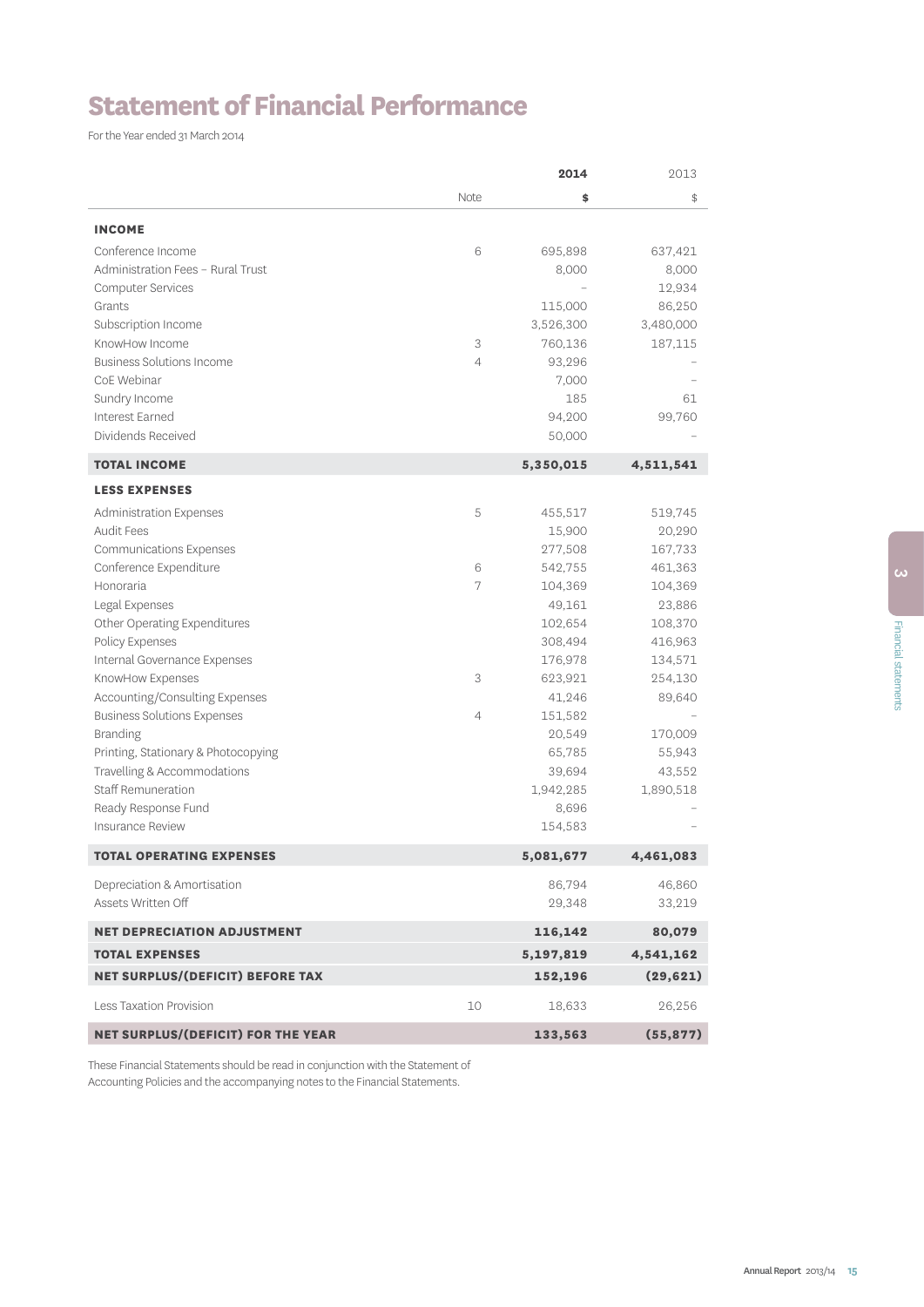# **Statement of Movements in Equity**

For the Year ended 31 March 2014

|                                              |             | 2014      | 2013      |
|----------------------------------------------|-------------|-----------|-----------|
|                                              | <b>Note</b> | \$        | \$        |
| <b>TOTAL EQUITY AS AT 1 APRIL</b>            |             | 1,494,740 | 1,610,243 |
| Net Surplus/(Deficit) for the year           |             | 133,563   | (55, 877) |
| <b>TOTAL RECOGNISED REVENUE AND EXPENSES</b> |             | 133,563   | (55, 877) |
| Less: Prior Period Adjustments               |             |           | (59,626)  |
| <b>TOTAL EQUITY AS AT 31 MARCH</b>           |             | 1,628,303 | 1,494,740 |

These Financial Statements should be read in conjunction with the Statement of Accounting Policies and the accompanying notes to the Financial Statements.

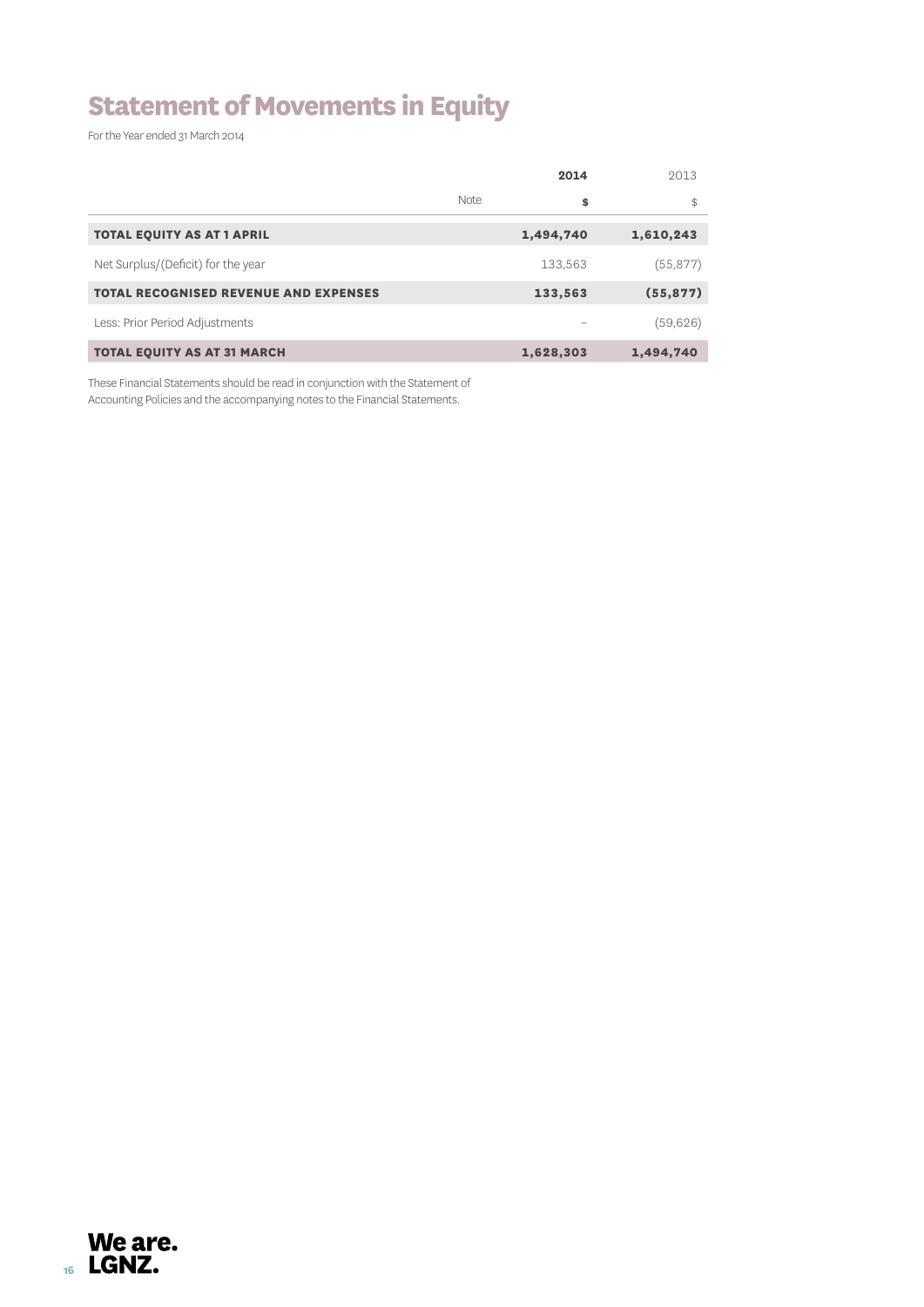# **Statement of Financial Position**

As at 31 March 2014

|                                           |      | 2014      | 2013      |
|-------------------------------------------|------|-----------|-----------|
|                                           | Note | \$        | \$        |
| <b>ACCUMULATED FUNDS</b>                  |      |           |           |
| Conference Reserve                        | 13   | 261,333   | 177,665   |
| <b>Accumulated Funds</b>                  | 14   | 1,366,970 | 1,317,075 |
| <b>TOTAL FUNDS</b>                        |      | 1,628,303 | 1,494,740 |
| <b>EQUITY IS REPRESENTED BY:</b>          |      |           |           |
| <b>CURRENT ASSETS</b>                     |      |           |           |
| Bank                                      |      | 898,247   | 631,081   |
| Petty Cash                                |      | 300       | 164       |
| Payment in Advance                        |      | 87,614    | 128,976   |
| Monies held for MTFJ                      | 12   | 233,318   | 228,030   |
| NZ Aid Fund Bank Account                  | 8    | 436,889   | 660,720   |
| <b>RGA Fund Bank Account</b>              | 8    | 26,856    | 66,216    |
| Sundry Debtors                            |      | 140,614   | 39,160    |
| <b>Accrued Interest</b>                   |      | 9,413     | 9,067     |
| <b>GST Receivable</b>                     |      | 62,548    | 60,190    |
| Taxation                                  | 10   | 4,549     | 1,328     |
| Term Deposits                             |      | 1,000,729 | 1,000,000 |
| <b>TOTAL CURRENT ASSETS</b>               |      | 2,901,077 | 2,824,932 |
| <b>NON-CURRENT ASSETS</b>                 |      |           |           |
| <b>Fixed Assets</b>                       | 9    | 160,034   | 123,315   |
| Shares in Local Government Online Limited |      | 30,000    | 30,000    |
| Paintings/Artwork                         |      | 6,449     | 6,449     |
| <b>TOTAL NON-CURRENT ASSETS</b>           |      | 196,483   | 159,764   |
| <b>TOTAL ASSETS</b>                       |      | 3,097,560 | 2,984,696 |
| <b>CURRENT LIABILITIES</b>                |      |           |           |
| Accounts Payable                          |      | 413,524   | 400,718   |
| Mayors Taskforce for Jobs                 | 12   | 233,318   | 228,030   |
| Deferred Income                           |      | 134,024   | 81,444    |
| Provision for Holiday Leave               |      | 70,532    | 52,828    |
| NZ Aid Fund Income in Advance             | 8    | 436,889   | 660,720   |
| RGA Fund Income in Advance                | 8    | 26,856    | 66,216    |
| 3 Water Levy                              |      | 136,245   |           |
| <b>CBEC Levy</b>                          |      | 17,869    |           |
| <b>TOTAL CURRENT LIABILITIES</b>          |      | 1,469,257 | 1,489,956 |
| <b>TOTAL LIABILITIES</b>                  |      | 1,469,257 | 1,489,956 |
| <b>NET ASSETS</b>                         |      | 1,628,303 | 1,494,740 |

For and on behalf of the National Council:

<sup>Z</sup>

**L Yule** President 23 June 2014

Gereart

**M Alexander**  Chief Executive 23 June 2014

These Financial Statements should be read in conjunction with the Statement of Accounting Policies and the accompanying notes to the Financial Statements.

Financial statements

**Financial statements**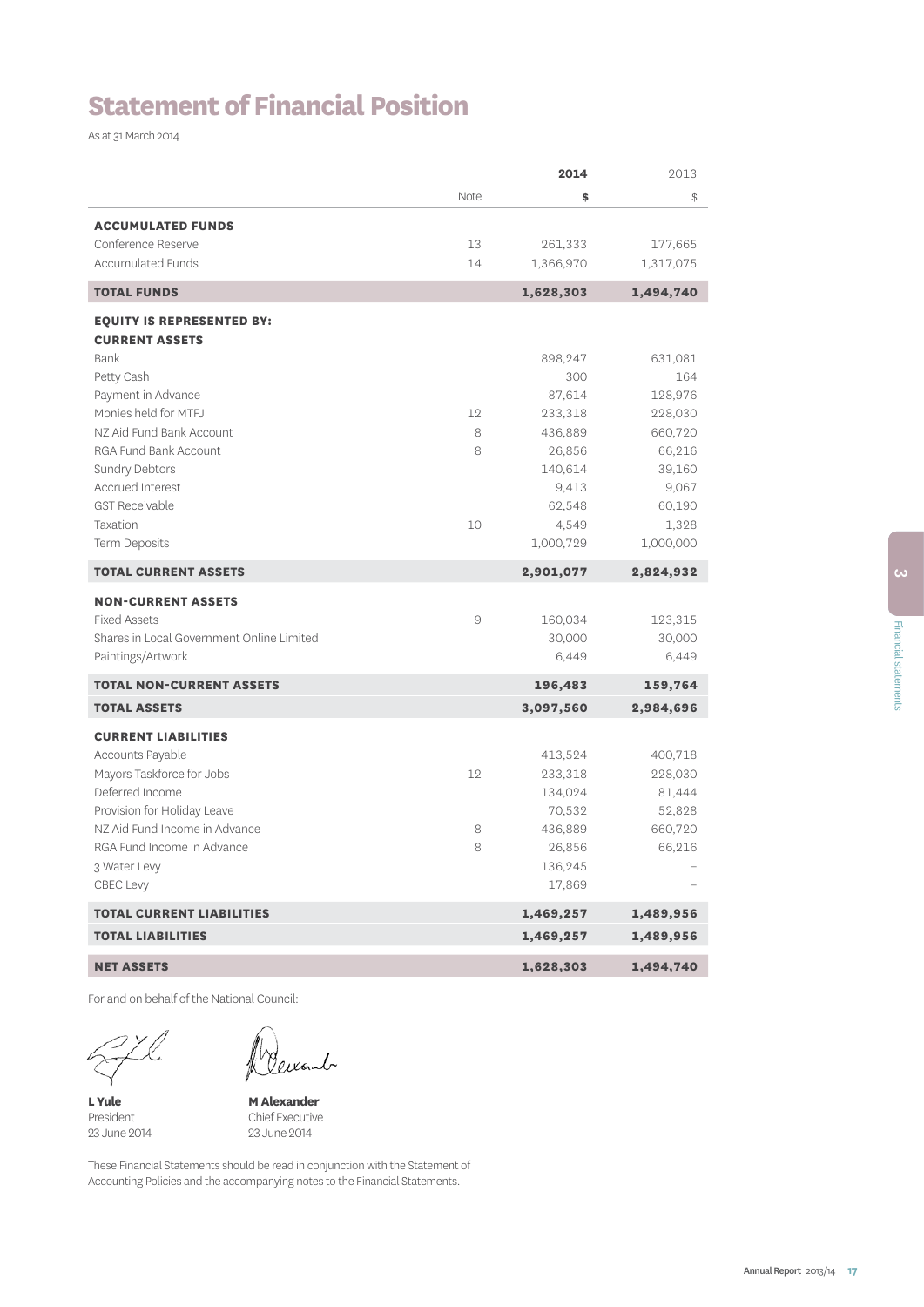For the Year ended 31 March 2014

### **1. NATURE OF ACTIVITIES**

The New Zealand Local Government Association Incorporated trades as Local Government New Zealand (LGNZ). Local Government New Zealand is an incorporated society registered under the Incorporated Society Act 1908.

Local Government New Zealand represents local authorities in promoting the national interests of local government.

### **2. STATEMENT OF ACCOUNTING POLICIES**

### **Reporting Entity**

The financial statements have been recorded in accordance with generally accepted accounting practice in New Zealand which for the purposes of these financial statements is 'old NZ GAAP', consisting of Financial Reporting Standards and Statements of Standard Accounting Practice.

### **Measurement Base**

Accrual accounting is used to match expenses and revenue. The measurement system adopted is that of historical cost.

### **Specific Accounting Policies**

The following specific accounting policies which materially affect the measurement of financial performance and financial position have been applied:

- a. Sundry Debtors have been valued at expected net realisable value.
- b. Interest Income is accounted for on an accrual basis.
- c. Fixed Assets are shown at cost less accumulated depreciation and less impairment. Fixed Assets have been depreciated on a diminishing value basis at rates which are anticipated to write them off over their estimated useful lives. The depreciation rates used are:

| Furniture, Fittings, Office Equipment | 14%-67% diminishing value |
|---------------------------------------|---------------------------|
| <b>Computer Software</b>              | 40%-60% diminishing value |
| Leasehold Improvement                 | 8%-10% diminishing value  |

- d. Taxation expense: The liability method of accounting for taxation is applied on a comprehensive basis. Local Government New Zealand is exempt from tax for all income except interest.
- e. Conference income is recognised on an accruals basis. Any income or expenses relating to conferences yet to be held are recognised as deferred income or prepaid expenses respectively.
- f. Grants and Project Income is not recognised in the Statement of Financial Performance until the requirements of the funding agreement have been met. Funding received for which the requirements have not been met at the reporting date is shown as a liability under Deferred Income in the Statement of Financial Position.
- g. Investments held in term deposits, shares and painting/artwork are stated at cost less impairment losses.

### **Differential Reporting**

Local Government New Zealand is a qualifying entity within the New Zealand Institute of Chartered Accountants Differential Reporting Framework. Local Government New Zealand is not publicly accountable and is not large. Local Government New Zealand has taken advantage of all differential reporting concessions available to it.

### **Changes in Accounting Policies**

There have been no changes in accounting policies which have been applied on bases consistent with those used in previous years, other than some reclassifications in the the income and expenses in the Statement of Financial Performance to make the categories more specific.

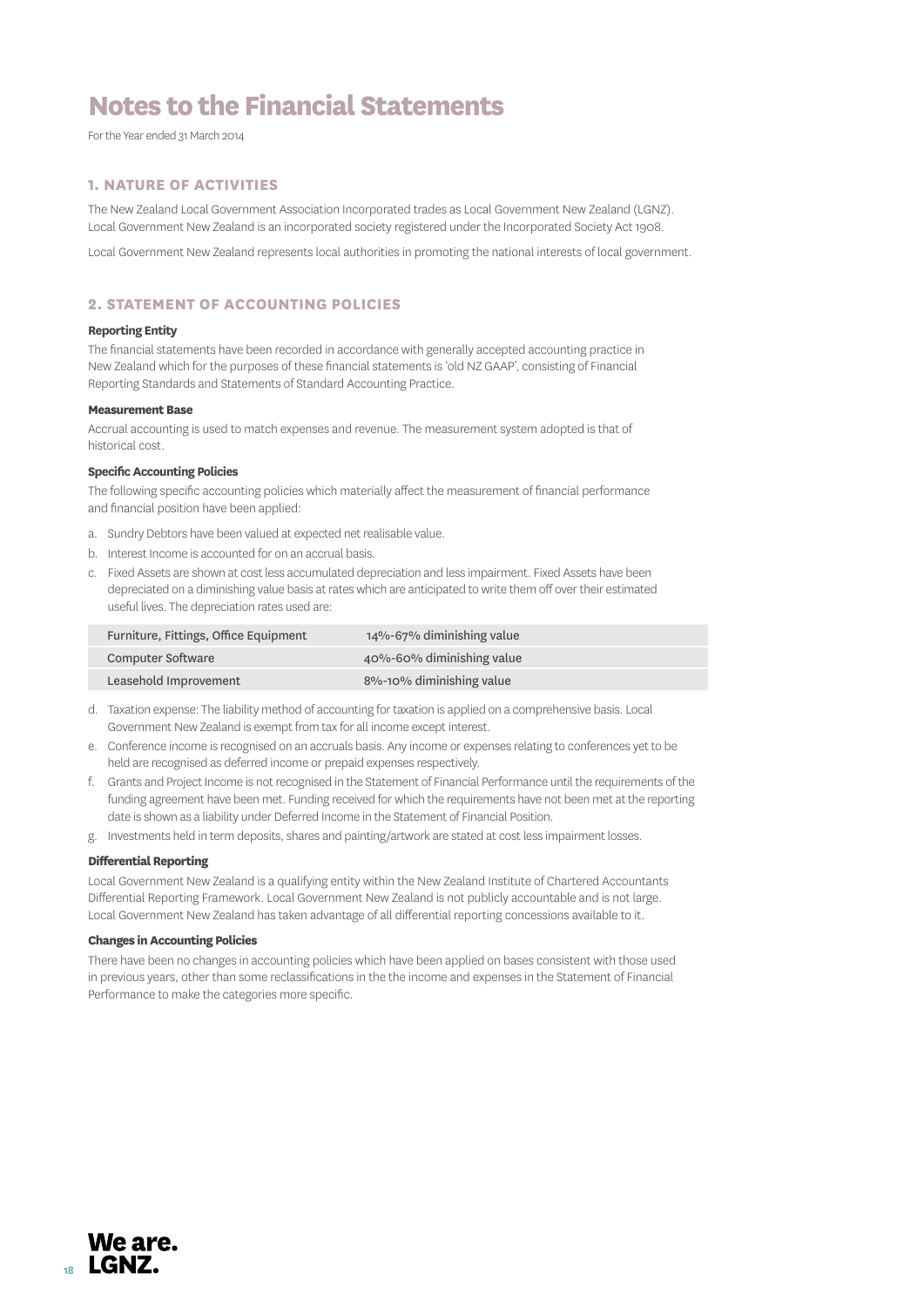For the Year ended 31 March 2014

### **3. KNOWHOW**

|                                          | 2014                  | 2013                  |
|------------------------------------------|-----------------------|-----------------------|
|                                          | \$                    | \$                    |
| KnowHow Income<br>Less: KnowHow Expenses | 760,136<br>(623, 921) | 187,115<br>(254, 130) |
| <b>NET SURPLUS</b>                       | 136,215               | (67, 015)             |

The increase in KnowHow income and expenses is due to the delivery of additional workshops pertaining to the three yearly cycle of council elections.

### **4. BUSINESS SOLUTIONS**

|                                                                | 2014                 | 2013           |
|----------------------------------------------------------------|----------------------|----------------|
|                                                                | S                    | $$\mathbb{S}$$ |
| Business Solutions Income<br>Less: Business Solutions Expenses | 93,296<br>(151, 582) |                |
| <b>NET SURPLUS</b>                                             | (58, 286)            |                |

Business Solutions is a new initiative, therefore 2014 was the first year in which income and expenditure occurred.

### **5. ADMINISTRATION EXPENSES**

|                                      | 2014    | 2013    |
|--------------------------------------|---------|---------|
|                                      | \$      | \$      |
| Rental Expenses                      | 138,717 | 152,918 |
| Mobile Phone Expenses                | 11,643  | 10,847  |
| Repairs and Maintenance              | 6,286   | 6,537   |
| <b>Computer Outsourcing</b>          | 128,257 | 194,771 |
| Staff Recruitment & Training         | 104,432 | 76,004  |
| Temporary Staff                      |         | 10,936  |
| Insurance                            | 38,671  | 37,874  |
| Subscriptions - Local Organisations  | 12,747  | 10,923  |
| Telephone Expenses                   | 14.764  | 18.935  |
| <b>TOTAL ADMINISTRATION EXPENSES</b> | 455,517 | 519,745 |

### **6. CONFERENCE**

|                                       | 2014       | 2013       |
|---------------------------------------|------------|------------|
|                                       | \$         | \$         |
| Registration and Sponsorship Income   | 695,898    | 637,421    |
| Less: Expenses for Current Conference | (542, 755) | (461, 363) |
|                                       | 153,143    | 176,058    |
| Less: Staff Salaries and Overheads    | (69, 475)  | (86,500)   |
| <b>NET SURPLUS</b>                    | 83,668     | 89,558     |

Staff salaries and overheads have been recorded in Administrative Expenses in the Statement of its operations.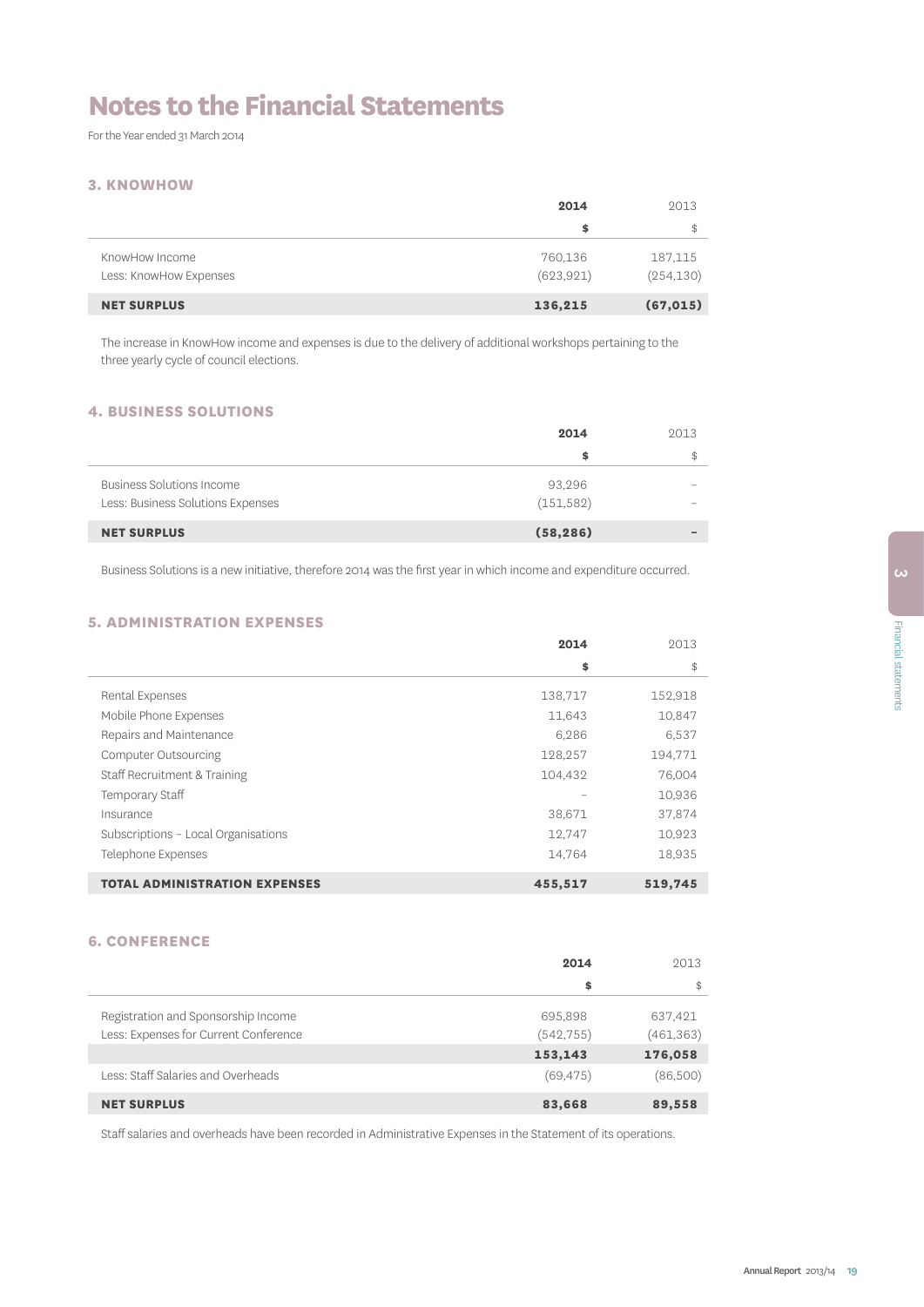For the Year ended 31 March 2014

### **7. HONORARIA**

Honoraria paid to National Council Members during the year ended 31 March 2014 amounted to \$104,369 (2013: \$104,369). This was made up of the Honoraria paid to the President \$80,284 (2013: \$80,284) and the Vice-President \$24,085 (2013: \$24,085).

No other monetary remuneration was paid to members of the National Council for their services.

### **8. NEW ZEALAND LOCAL GOVERNMENT ASSOCIATION FUNDS**

### **Description of Funds' Activities**

The following funds are managed by Local Government New Zealand:

### Regional Government Association Fund ('RGA Fund')

At the meeting of the Regional Government Association (the 'RGA Fund') on 1 December 1995 it was resolved that the funds of the RGA Fund be transferred to New Zealand Local Government Association Incorporated to facilitate the winding up of the Association and in anticipation of a decision on the use of funds. The monies are held by Local Government New Zealand in advance until the funds are used.

### New Zealand Aid Fund ('NZ Aid Fund')

The NZ Aid fund received is an arrangement between Ministry of Foreign Affairs and Trade and LGNZ to enable LGNZ to provide in respect of technical assistance to local government development in Pacific Island countries. The funding is made available under the NZ Aid Programme's State Sector Programme.

A summary of the movement in funds held is provided below:

|                                                          | 2014      | 2013      |
|----------------------------------------------------------|-----------|-----------|
|                                                          | \$        | \$        |
| <b>REGIONAL GOVERNMENT ASSOCIATION FUND ('RGA FUND')</b> |           |           |
| Opening Balance                                          | 66,216    | 43,281    |
| Interest Income Received (LGNZ)                          | 922       | 800       |
| RWT Paid (LGNZ)                                          | (284)     | (264)     |
| Other Movements                                          | (39,998)  | 22,399    |
| <b>CLOSING BALANCE</b>                                   | 26,856    | 66,216    |
|                                                          | 2014      | 2013      |
|                                                          | \$        | \$        |
| <b>NEW ZEALAND AID FUND ('NZ AID FUND')</b>              |           |           |
| Opening Balance                                          | 660,720   |           |
| <b>Grant Received</b>                                    |           | 750,000   |
| Other Movements                                          |           | (3,030)   |
| Work Undertaken                                          | (227,500) | (86, 250) |
| Interest Income Received (LGNZ)                          | 4,448     |           |
| RWT Paid (LGNZ)                                          | (779)     |           |
| <b>CLOSING BALANCE</b>                                   | 436,889   | 660,720   |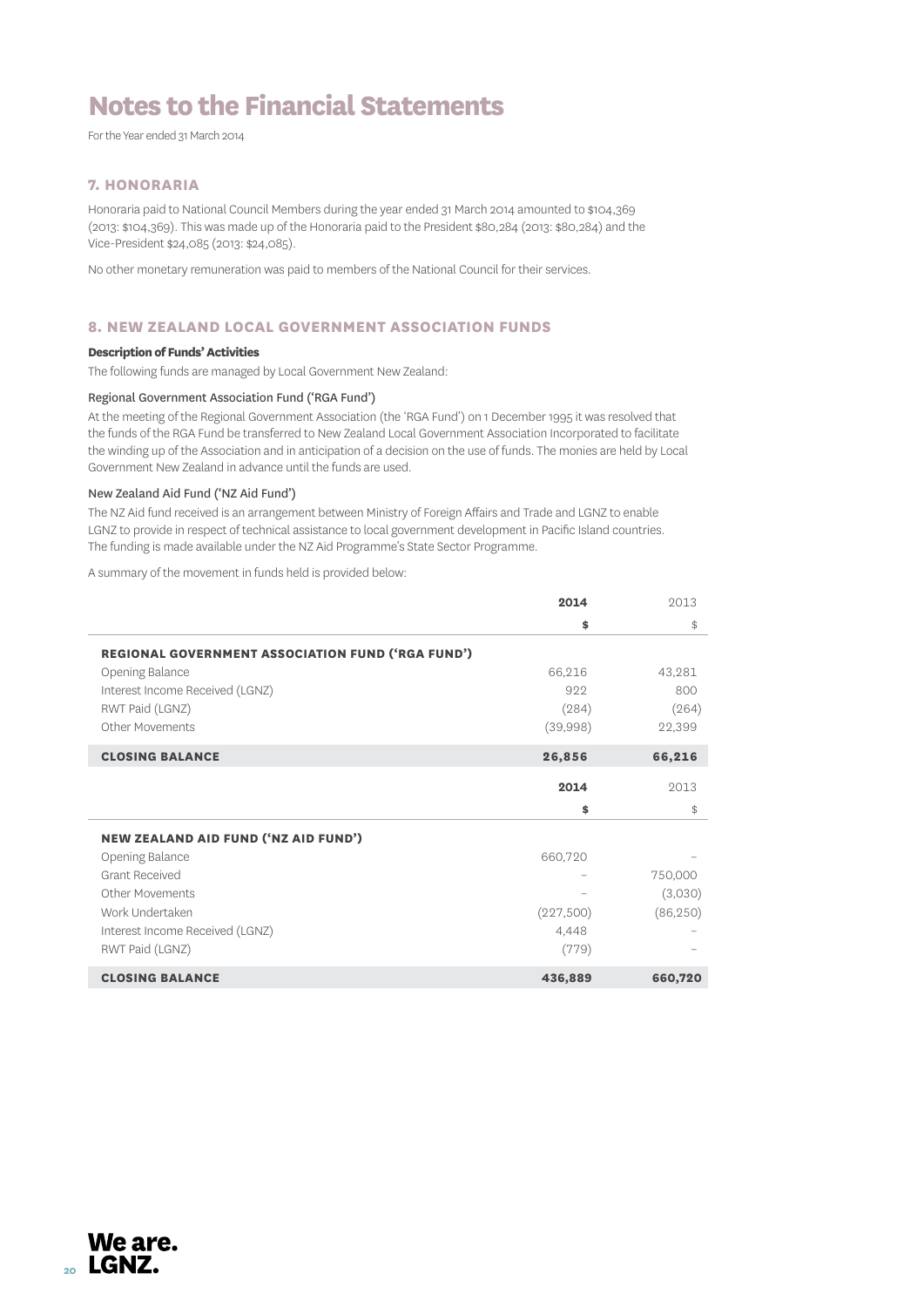For the Year ended 31 March 2014

### **9. FIXED ASSETS**

|                                                                                | 2014                  | 2013                  |
|--------------------------------------------------------------------------------|-----------------------|-----------------------|
|                                                                                | \$                    | \$                    |
| Furniture, Fittings, Office Equipment at Cost<br>Less Accumulated Depreciation | 395,906<br>(267, 882) | 485,219<br>(368, 048) |
|                                                                                | 128,024               | 117,171               |
| Less Depreciation                                                              | (60, 244)             | (23,963)              |
| <b>NET BOOK VALUE</b>                                                          | 67,780                | 93,208                |
| <b>Software at Cost</b><br>Less Accumulated Depreciation                       | 41,651<br>(309)       | 194,319<br>(148, 608) |
|                                                                                | 41,342                | 45,711                |
| Less Depreciation                                                              | (4,338)               | (22,667)              |
| <b>NET BOOK VALUE</b>                                                          | 37,004                | 23,044                |
| Leasehold Improvement at Cost<br>Less Accumulated Depreciation                 | 7.293<br>(229)        | 7,293                 |
|                                                                                | 7,064                 | 7,293                 |
| Less Depreciation                                                              | (4,986)               | (229)                 |
| <b>NET BOOK VALUE</b>                                                          | 2,078                 | 7,064                 |
| <b>Website Development at Cost</b><br>Less Accumulated Depreciation            | 70,399                |                       |
|                                                                                | 70,399                |                       |
| Less Depreciation                                                              | (17, 226)             |                       |
| <b>NET BOOK VALUE</b>                                                          | 53,173                |                       |
| <b>TOTAL FIXED ASSETS</b>                                                      | 160,034               | 123,315               |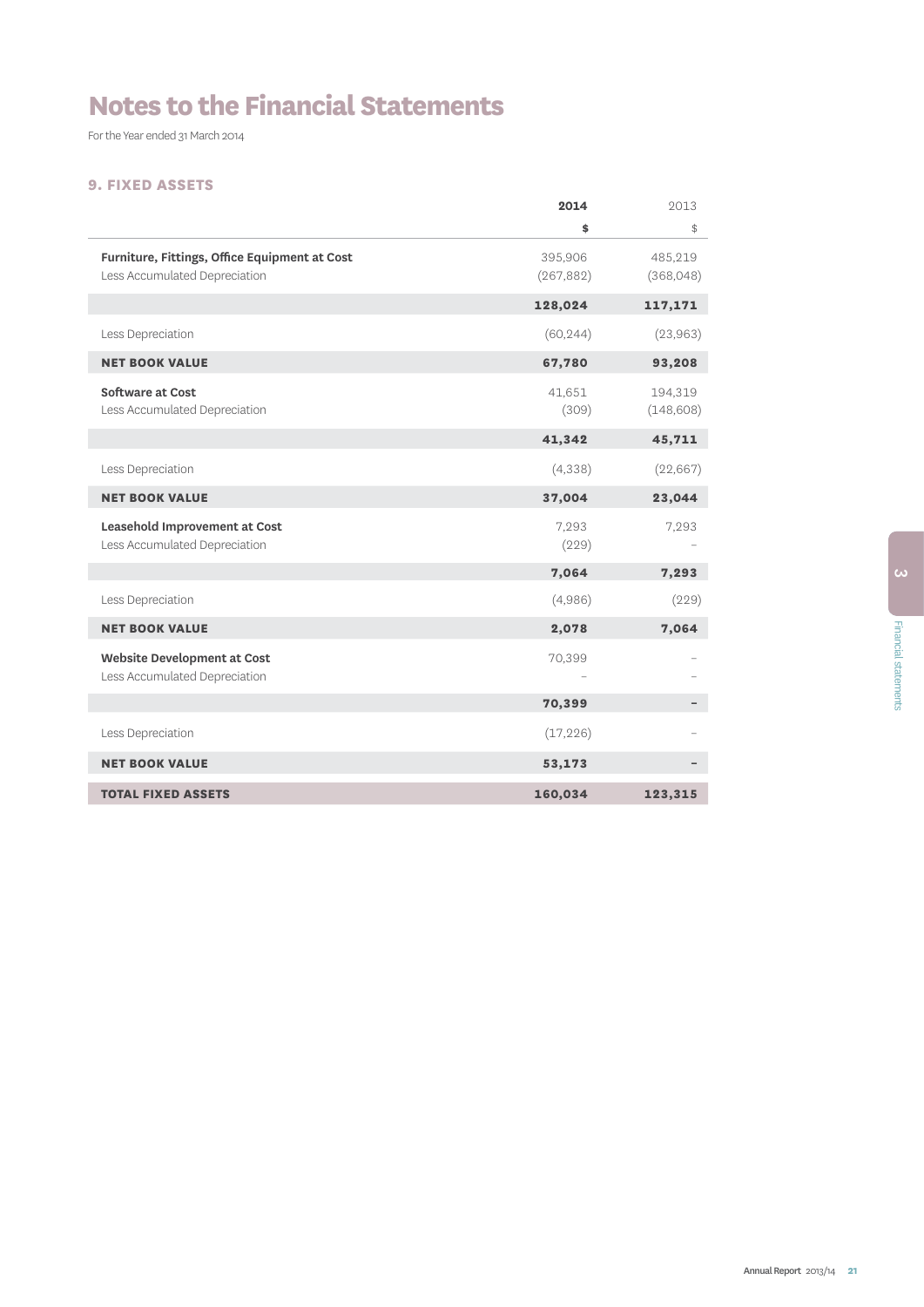For the Year ended 31 March 2014

### **10. TAXATION**

|                                                         | 2014      | 2013     |
|---------------------------------------------------------|-----------|----------|
|                                                         | \$        | \$       |
| Taxable Income                                          | 144,200   | 99,760   |
| <b>LESS</b>                                             |           |          |
| Exemption                                               | 1,000     | 1,000    |
| Deduction on Taxable Income                             | 7,210     | 4,988    |
|                                                         | 8,210     | 5,988    |
| <b>TAXABLE PROFIT FOR YEAR</b>                          | 135,990   | 93,772   |
| Estimated Tax on Surplus                                | 38,077    | 26,256   |
| <b>Imputation Credits Received</b>                      | (19, 444) |          |
| <b>TOTAL TAX PAYABLE</b>                                | 18,633    | 26,256   |
| <b>LESS</b>                                             |           |          |
| <b>RWT Paid</b>                                         | 23,182    | 28,130   |
|                                                         | 23,182    | 28,130   |
| Income Tax Payable (Refund) for Current Year            | (4,549)   | (1,874)  |
| Income Tax Payable (Refundable) Relating to Prior Years |           | 546      |
| <b>BALANCE TO PAY/(REFUND DUE)</b>                      | (4, 549)  | (1, 328) |

### **11. RELATED PARTIES**

Local Government New Zealand received an administration fee of \$8,000 (2013: \$8,000) from the Local Government Rural Trust for administrative services provided.

### **12. MAYORS TASKFORCE FOR JOBS**

The Mayors Taskforce for Jobs (the 'MTFJ') is a separately funded entity for which Local Government New Zealand provides administration services. All receipts of income and payment of expenses and grants, although separately accounted for via the MTFJ fund, are recorded through Local Government New Zealand's bank account.

For the purpose of these financial statements the monies held in trust on behalf of the MTFJ are recorded separately in the Statement of Financial Position along with the corresponding liability.

MTFJ is grouped with LGNZ for GST purposes.

### **13. CONFERENCE RESERVES**

The National Council has approved the setting aside of accumulated surpluses generated from the conference which is to be used to reduce the cost or meet the deficit of future conferences.

|                                                         | 2014              | 2013             |
|---------------------------------------------------------|-------------------|------------------|
|                                                         | s                 | \$               |
| Opening Balance<br>Transfer from/(to) Accumulated Funds | 177,665<br>83.668 | 88,107<br>89.558 |
| <b>CLOSING BALANCE</b>                                  | 261,333           | 177,665          |

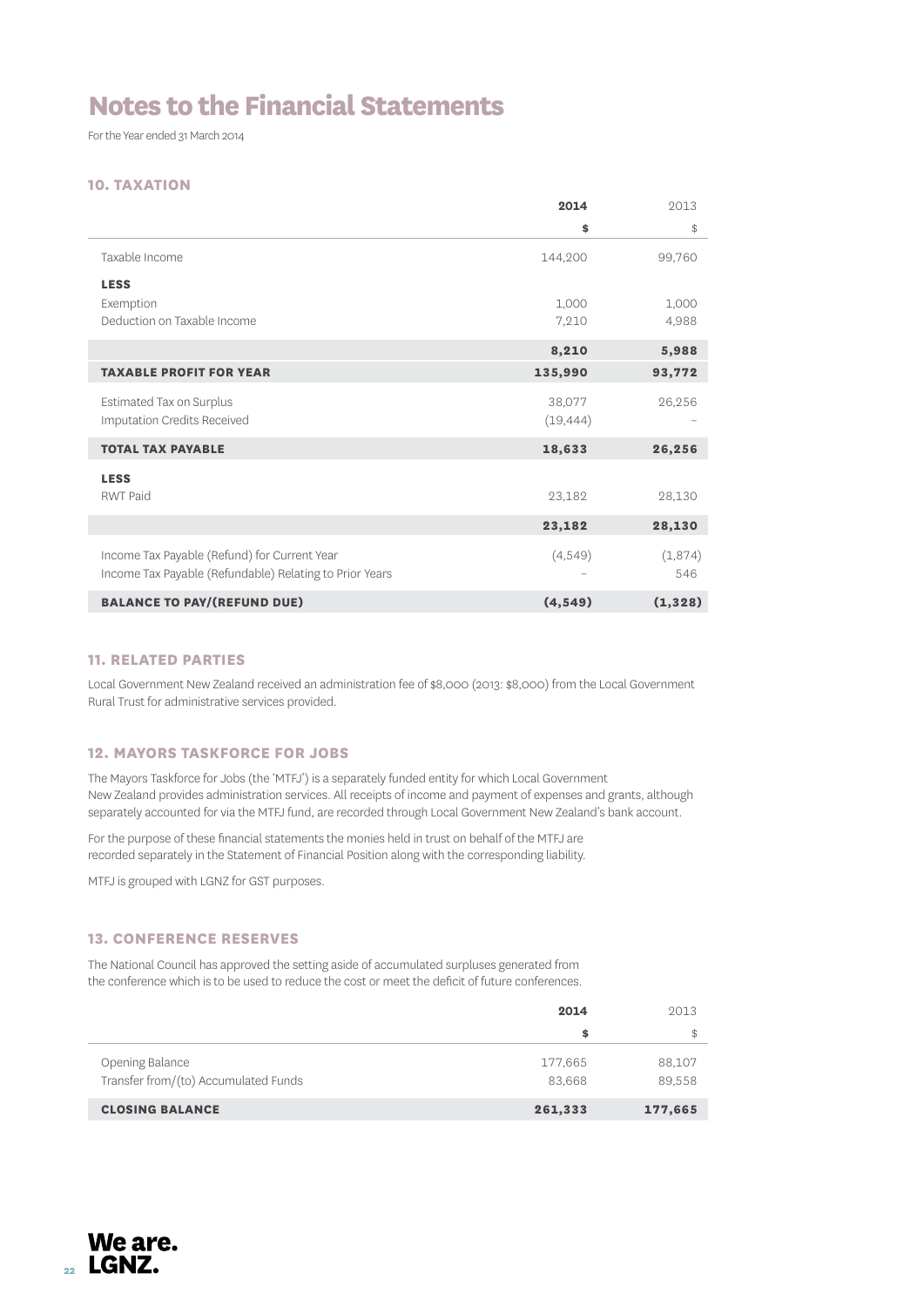For the Year ended 31 March 2014

### **14. ACCUMULATED FUNDS**

|                                       | 2014      | 2013      |
|---------------------------------------|-----------|-----------|
|                                       | \$        |           |
| Opening Balance                       | 1,317,075 | 1,522,136 |
| Net Income Earned This Year           | 133,563   | (55, 877) |
| Transfer from/(to) Conference Reserve | (83,668)  | (89, 558) |
| Prior Period Adjustment               |           | (59,626)  |
| <b>CLOSING BALANCE</b>                | 1,366,970 | 1,317,075 |

### **15. CAPITAL COMMITMENTS AND CONTINGENT LIABILITIES**

There are no capital commitments or contingent liabilities at balance date (2013: \$0).

### **16. LEASE COMMITMENTS**

The future minimum rental payments not provided for in these financial statements are as follows:

|                                                  | 2014    | 2013    |
|--------------------------------------------------|---------|---------|
|                                                  | \$      | \$      |
| No later than one year                           | 109,018 | 161,811 |
| Later than one year but not later than two years | 51.219  | 57.799  |
|                                                  | 160,237 | 219,610 |

### **17. NEW ACCOUNTING STANDARDS FRAMEWORK**

On 1 April 2014, the new Financial Reporting Act 2013 (FRA 2013) and the Financial Reporting (Amendments to Other Enactments) Act 2013 came into force. The FRA 2013 prescribes who has to report, and what types of entities are required to prepare general purpose financial reports (GPFR).

The new Accounting Standards Framework consists of a two-sector, multi-tier structure with different accounting standards applying to each tier. The two sectors are the For-Profit sector and the Public Benefit Entity (PBE) sector, the latter of which includes public sector entities, not-for-profit entities, and the subset of those; registered charities.

The new framework will result in PBE's shifting from NZ IFRS (or old GAAP where this was used) to the new PBE IPSAS regime (or simple format reporting where applicable). Recognition and disclosure differences between the two frameworks will likely be significant. For accounting periods that commence on or after 1 April 2015, financial statements need to be prepared in accordance with the new financial reporting framework.

Local Government New Zealand will review its reporting obligations in the coming year.

### **18. SUBSEQUENT EVENTS**

On 29 May 2014, Local Government New Zealand signed a lease for new premises and did not renew the lease on their current premises for the optional further term.

Local Government New Zealand have settled to reimburse the previous landlord \$30,000 in the next financial period for make good costs associated with bringing the premises back to its original state.

.<br>دى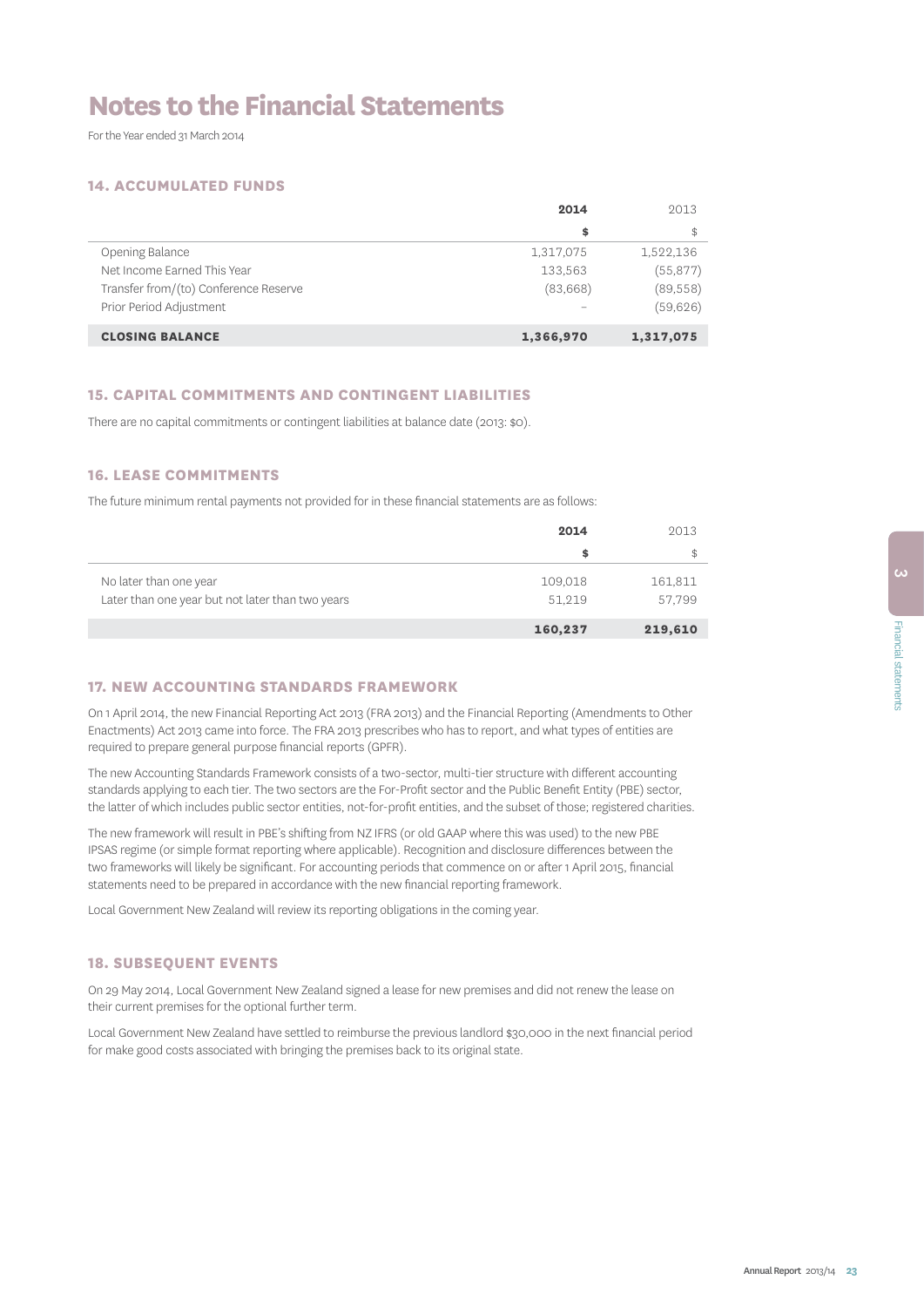

Back (from left): Jono Naylor, John Tregidga, Penny Webster, Stephen Woodhead, Stuart Crosby, Dave Cull, John Carter, Tracy Hicks, Richard Kempthorne. Front (from left): Fran Wilde, Brendan Duffy, Adrienne Staples, Lawrence Yule, John Forbes, Len Brown.

# **LGNZ National Council**

**Lawrence Yule** President Mayor, Hastings District Council

**John Forbes** Vice President Rural Sector Mayor, Opotiki District Council

**John Carter** Zone One Mayor, Far North District Council

**Penny Webster** Zone One Councillor, Auckland Council

**John Tregidga** Zone Two Mayor, Hauraki District Council **Jono Naylor** Zone Three Mayor, Palmerston North City Council

**Adrienne Staples** Zone Four Mayor, South Wairarapa District Council

**Richard Kempthorne** Zone Five Mayor, Tasman District Council

**Tracy Hicks** Zone Six Mayor, Gore District Council

**Len Brown** Metro Sector Mayor, Auckland Council

**Dave Cull** Metro Sector Mayor, Dunedin City Council

**Stuart Crosby** Metro Sector Mayor, Tauranga City Council

**Brendan Duffy** Provincial Sector Mayor, Horowhenua District Council

**Stephen Woodhead** Regional Sector Chair, Otago Regional Council

**Fran Wilde** Regional Sector Chair, Greater Wellington Regional Council

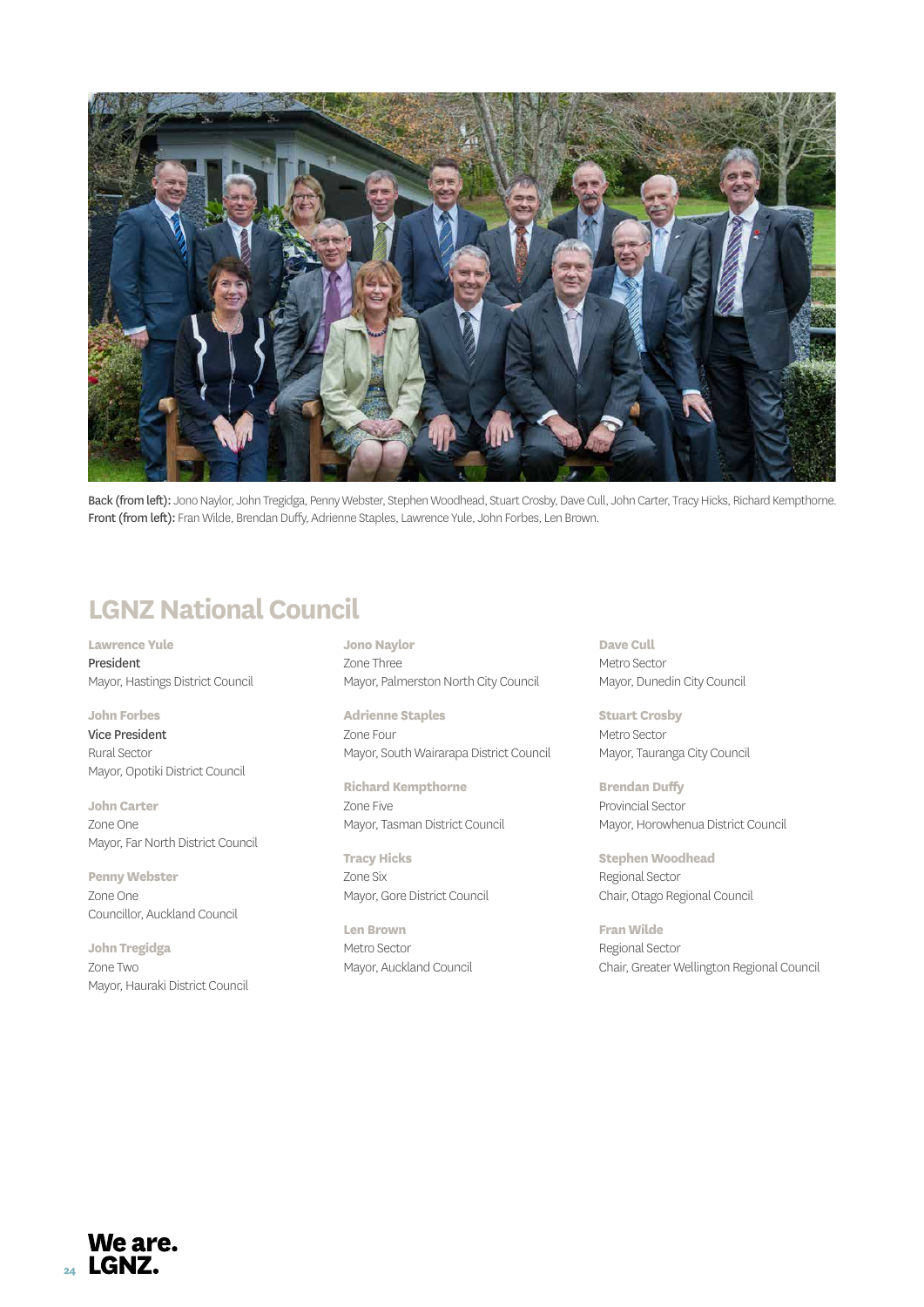# < Our vision: Local democracy powering community and national success. >

# **LGNZ staff**

Malcolm Alexander Chief Executive

Leanne Brockelbank Chief Financial Officer

Helen Mexted

Vickie Paterson

Scott Necklen

Anne Gibson Professional Development Manager, KnowHow

Sandra Scrimshaw KnowHow

Kerry Washington

Helen Knight

Dr Mike Reid

Frances Sullivan

Clare Wooding

Philip Shackleton

Natalia Fareti Research Analyst

Megan Bartrum

Jazial Crossley

Daniel Henderson Team Administrator

Rachel Prentice Team Administrator

Patrick Walsh